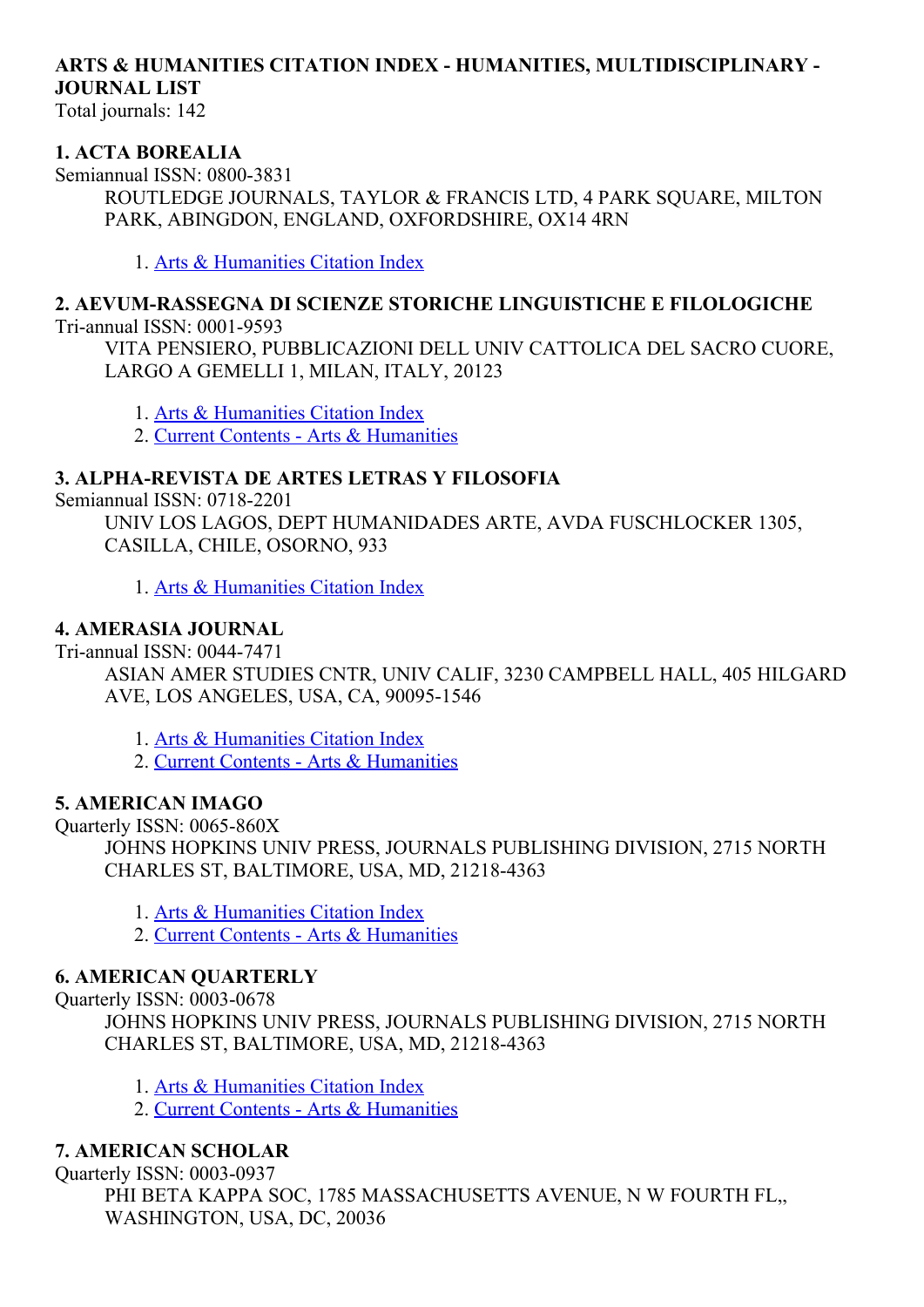- 1. Arts & [Humanities](http://thomsonreuters.com/arts-humanities-citation-index) Citation Index
- 2. Current Contents Arts & [Humanities](http://thomsonreuters.com/current-contents-connect)

### 8. AMERICAN STUDIES IN SCANDINAVIA

Semiannual ISSN: 0044-8060

ODENSE UNIV PRESS, CAMPUSVEJ 55, ODENSE M, DENMARK, 5230

- 1. Arts & [Humanities](http://thomsonreuters.com/arts-humanities-citation-index) Citation Index
- 2. Current Contents Arts & [Humanities](http://thomsonreuters.com/current-contents-connect)

# 9. ANGELAKI-JOURNAL OF THE THEORETICAL HUMANITIES

Quarterly ISSN: 0969-725X

ROUTLEDGE JOURNALS, TAYLOR & FRANCIS LTD, 4 PARK SQUARE, MILTON PARK, ABINGDON, ENGLAND, OXFORDSHIRE, OX14 4RN

1. Arts & [Humanities](http://thomsonreuters.com/arts-humanities-citation-index) Citation Index

2. Current Contents - Arts & [Humanities](http://thomsonreuters.com/current-contents-connect)

### 10. ANNALESANALI ZA ISTRSKE IN MEDITERANSKE STUDIJESERIES HISTORIA ET SOCIOLOGIA

Semiannual ISSN: 1408-5348

ZNANSTVENO RAZISKOVALNO SREDISCE REPUBLIKE SLOVENIJE, UNIV PRIMORSKEM, GARIBALDIJEVA 1, KOPER, SLOVENIA, SI-6000

1. Arts & [Humanities](http://thomsonreuters.com/arts-humanities-citation-index) Citation Index

2. Current Contents Arts & [Humanities](http://thomsonreuters.com/current-contents-connect)

# 11. ARBOR-CIENCIA PENSAMIENTO Y CULTURA

Bimonthly ISSN: 0210-1963

LIBRERIA CIENTIFICA MEDINACELI, DUQUE DE MEDINACELI 4, MADRID, SPAIN, 14

1. Arts & [Humanities](http://thomsonreuters.com/arts-humanities-citation-index) Citation Index

2. Current Contents - Arts & [Humanities](http://thomsonreuters.com/current-contents-connect)

### 12. ARCHIV ORIENTALNI

Tri-annual ISSN: 0044-8699

ORIENTAL INST CZECH ACAD SCI, POD VODARENSKOU VEZI 4, PRAHA 8, CZECH REPUBLIC, 182 08

1. Arts & [Humanities](http://thomsonreuters.com/arts-humanities-citation-index) Citation Index

#### 13. ARCHIVES AND RECORDSTHE JOURNAL OF THE ARCHIVES AND RECORDS ASSOCIATION

Semiannual ISSN: 2325-7962

ROUTLEDGE JOURNALS, TAYLOR & FRANCIS LTD, 4 PARK SQUARE, MILTON PARK, ABINGDON, ENGLAND, OXFORDSHIRE, OX14 4RN

1. Arts & [Humanities](http://thomsonreuters.com/arts-humanities-citation-index) Citation Index

2. Current Contents - Arts & [Humanities](http://thomsonreuters.com/current-contents-connect)

# 14. ARGOS

Semiannual ISSN: 0254-1637 UNIV SIMON BOLIVAR, DPTO CIENCIA MATERIALES, EDF MECANICA & MATERIALES, 2DO PISO UNIV SIMON BOLIVAR, SARTENEJAS, BARUTA,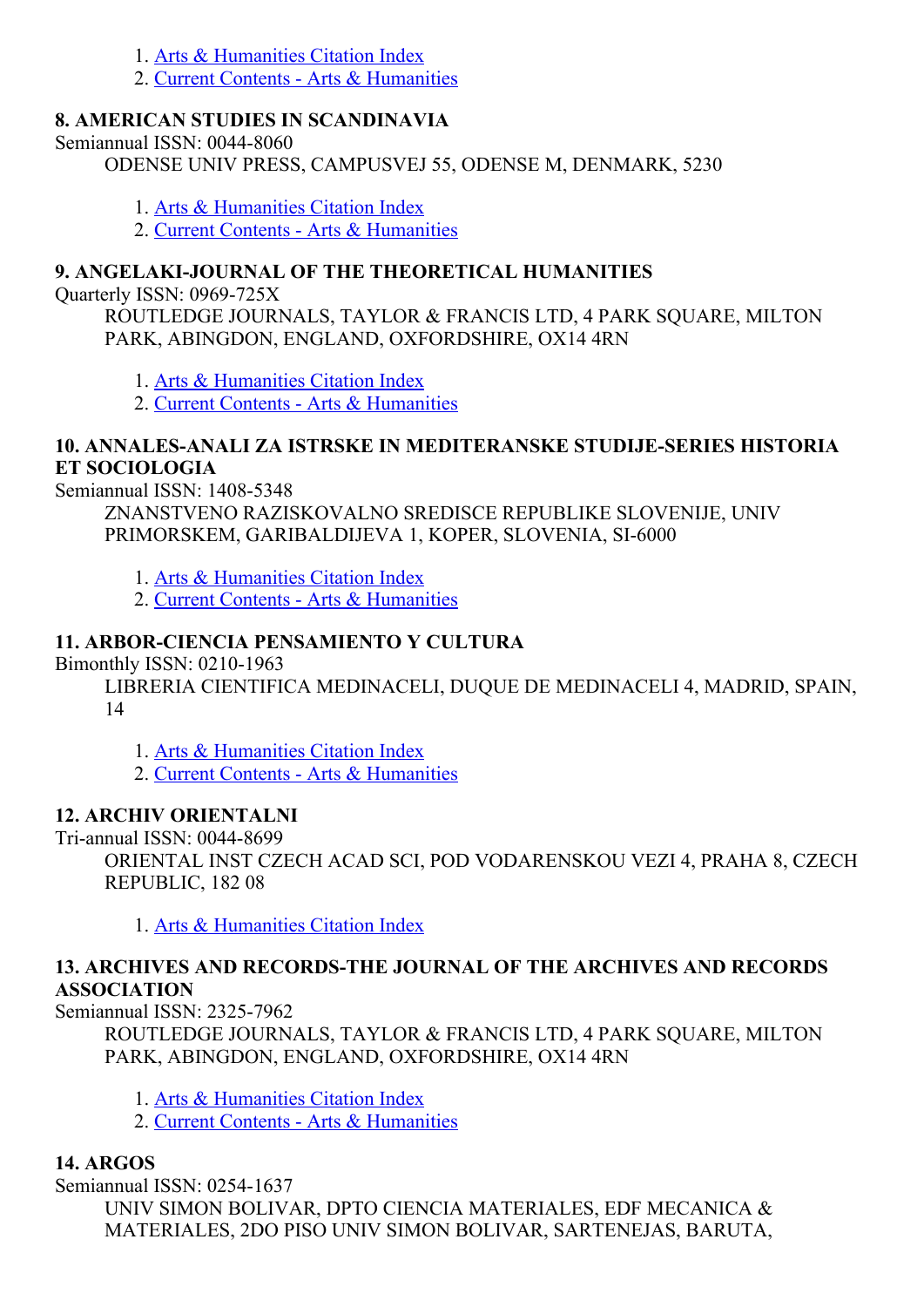### CARACAS, VENEZUELA, 1080-A

- 1. Social [Sciences](http://thomsonreuters.com/social-sciences-citation-index) Citation Index
- 2. Arts & [Humanities](http://thomsonreuters.com/arts-humanities-citation-index) Citation Index

# 15. ATENEA

Semiannual ISSN: 0718-0462 UNIV CONCEPCION, BIBLIOTECA CENTRAL, CAMPUS UNIVERSITARIO, CASILLA 160-C CORREO 3, CONCEPCION, CHILE, 00000

1. Arts & [Humanities](http://thomsonreuters.com/arts-humanities-citation-index) Citation Index

## 16. AUSTRIAN STUDIES

Annual ISSN: 1350-7532

MODERN HUMANITIES RESEARCH ASSOCIATION, 1 CARLTON HOUSE TERRACE, LONDON, ENGLAND, SW1Y 5AF

1. Arts & [Humanities](http://thomsonreuters.com/arts-humanities-citation-index) Citation Index

### 17. AUT AUT

Ouarterly ISSN: 0005-0601 GRUPPO EDITORIALE SAGGIATORE, VIA MELZO 9, MILANO, ITALY, 20129

- 1. Arts & [Humanities](http://thomsonreuters.com/arts-humanities-citation-index) Citation Index
- 2. Current Contents Arts & [Humanities](http://thomsonreuters.com/current-contents-connect)

# 18. BIOSEMIOTICS

Tri-annual ISSN: 1875-1342

SPRINGER, VAN GODEWIJCKSTRAAT 30, DORDRECHT, NETHERLANDS, 3311 GZ

- 1. Science Citation Index [Expanded](http://thomsonreuters.com/science-citation-index-expanded)
- 2. Social [Sciences](http://thomsonreuters.com/social-sciences-citation-index) Citation Index
- 3. Arts & [Humanities](http://thomsonreuters.com/arts-humanities-citation-index) Citation Index
- 4. Current Contents Social & [Behavioral](http://thomsonreuters.com/current-contents-connect/) Sciences
- 5. Current Contents Arts & [Humanities](http://thomsonreuters.com/current-contents-connect)

# 19. BOOK COLLECTOR

Quarterly ISSN: 0006-7237

COLLECTOR LTD, 43 GORDON SQUARE, LONDON, ENGLAND, WC1H 0PD

- 1. Arts & [Humanities](http://thomsonreuters.com/arts-humanities-citation-index) Citation Index
- 2. Current Contents Arts & [Humanities](http://thomsonreuters.com/current-contents-connect)

# 20. BRITISH JOURNAL OF CANADIAN STUDIES

# Semiannual ISSN: 0269-9222

LIVERPOOL UNIV PRESS, 4 CAMBRIDGE ST, LIVERPOOL, ENGLAND, L69 7ZU

- 1. Arts & [Humanities](http://thomsonreuters.com/arts-humanities-citation-index) Citation Index
- 2. Current Contents Arts & [Humanities](http://thomsonreuters.com/current-contents-connect)

# 21. BULLETIN OF THE JOHN RYLANDS LIBRARY

Tri-annual ISSN: 2054-9318

MANCHESTER UNIV PRESS, ALTRINCHAM ST, FLOOR J, RENOLD BUILDING, MANCHESTER, ENGLAND, M1 7JA

1. Arts & [Humanities](http://thomsonreuters.com/arts-humanities-citation-index) Citation Index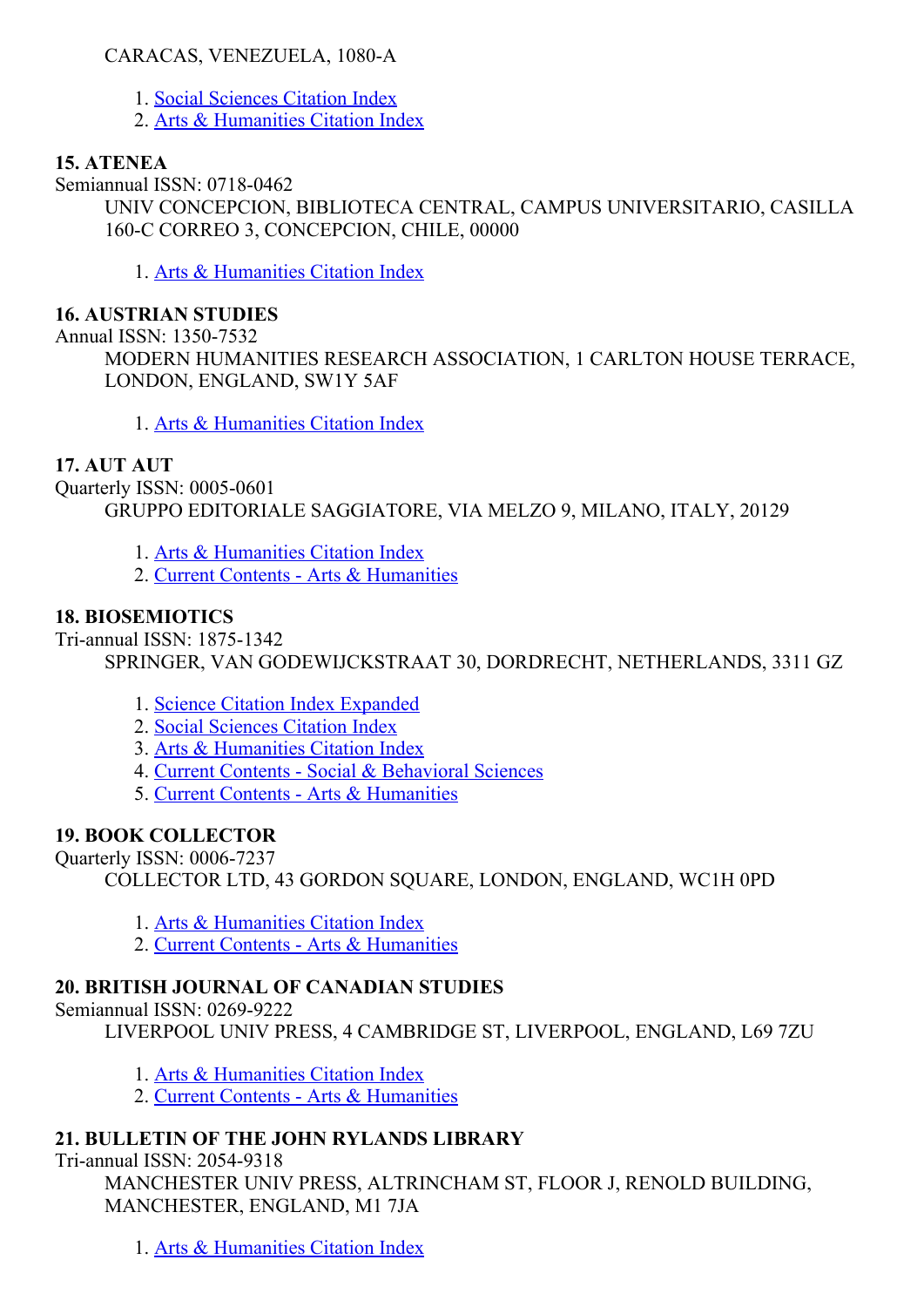2. Current Contents - Arts & [Humanities](http://thomsonreuters.com/current-contents-connect)

#### 22. BYU STUDIES QUARTERLY

Quarterly ISSN: 0007-0106

BRIGHAM YOUNG UNIV, 290 LIFE SCIENCE MUSEUM, PROVO, USA, UT, 84602

- 1. Arts & [Humanities](http://thomsonreuters.com/arts-humanities-citation-index) Citation Index
- 2. Current Contents Arts & [Humanities](http://thomsonreuters.com/current-contents-connect)

## 23. BYZANTINE AND MODERN GREEK STUDIES

Semiannual ISSN: 0307-0131

MANEY PUBLISHING, STE 1C, JOSEPHS WELL, HANOVER WALK, LEEDS, ENGLAND, W YORKS, LS3 1AB

1. Arts & [Humanities](http://thomsonreuters.com/arts-humanities-citation-index) Citation Index

2. Current Contents - Arts & [Humanities](http://thomsonreuters.com/current-contents-connect)

### 24. CANADIAN REVIEW OF AMERICAN STUDIES

Tri-annual ISSN: 0007-7720

UNIV TORONTO PRESS INC, JOURNALS DIVISION, 5201 DUFFERIN ST, DOWNSVIEW, TORONTO, CANADA, ON, M3H 5T8

- 1. Arts & [Humanities](http://thomsonreuters.com/arts-humanities-citation-index) Citation Index
- 2. Current Contents Arts & [Humanities](http://thomsonreuters.com/current-contents-connect)

# 25. CARAVELLE-CAHIERS DU MONDE HISPANIQUE ET LUSO-BRESILIEN

Semiannual ISSN: 1147-6753

PRESSES UNIV MIRAIL, 5 ALLEES ANTONIO MACHADO, TOULOUSE, FRANCE, F-31058

- 1. Arts & [Humanities](http://thomsonreuters.com/arts-humanities-citation-index) Citation Index
- 2. Current Contents Arts & [Humanities](http://thomsonreuters.com/current-contents-connect)

# 26. CITHARA-ESSAYS IN THE JUDEO-CHRISTIAN TRADITION

Semiannual ISSN: 0009-7527

ST BONAVENTURE UNIV, ST BONAVENTURE, USA, NY, 14778

- 1. Arts & [Humanities](http://thomsonreuters.com/arts-humanities-citation-index) Citation Index
- 2. Current Contents Arts & [Humanities](http://thomsonreuters.com/current-contents-connect)

# 27. CLASSICAL RECEPTIONS JOURNAL

Semiannual ISSN: 1759-5134

OXFORD UNIV PRESS, GREAT CLARENDON ST, OXFORD, ENGLAND, OX2 6DP

- 1. Arts & [Humanities](http://thomsonreuters.com/arts-humanities-citation-index) Citation Index
- 2. Current Contents Arts & [Humanities](http://thomsonreuters.com/current-contents-connect)

### 28. CO-HERENCIA

Semiannual ISSN: 1794-5887

UNIV EAFIT, CARRERA 49 N 7, BLOQUE 38, OFICINA 331, MEDELLIN, COLOMBIA, SURAMERICA, SUR-50

1. Arts & [Humanities](http://thomsonreuters.com/arts-humanities-citation-index) Citation Index

29. COMMON KNOWLEDGE

Tri-annual ISSN:  $0961-754X$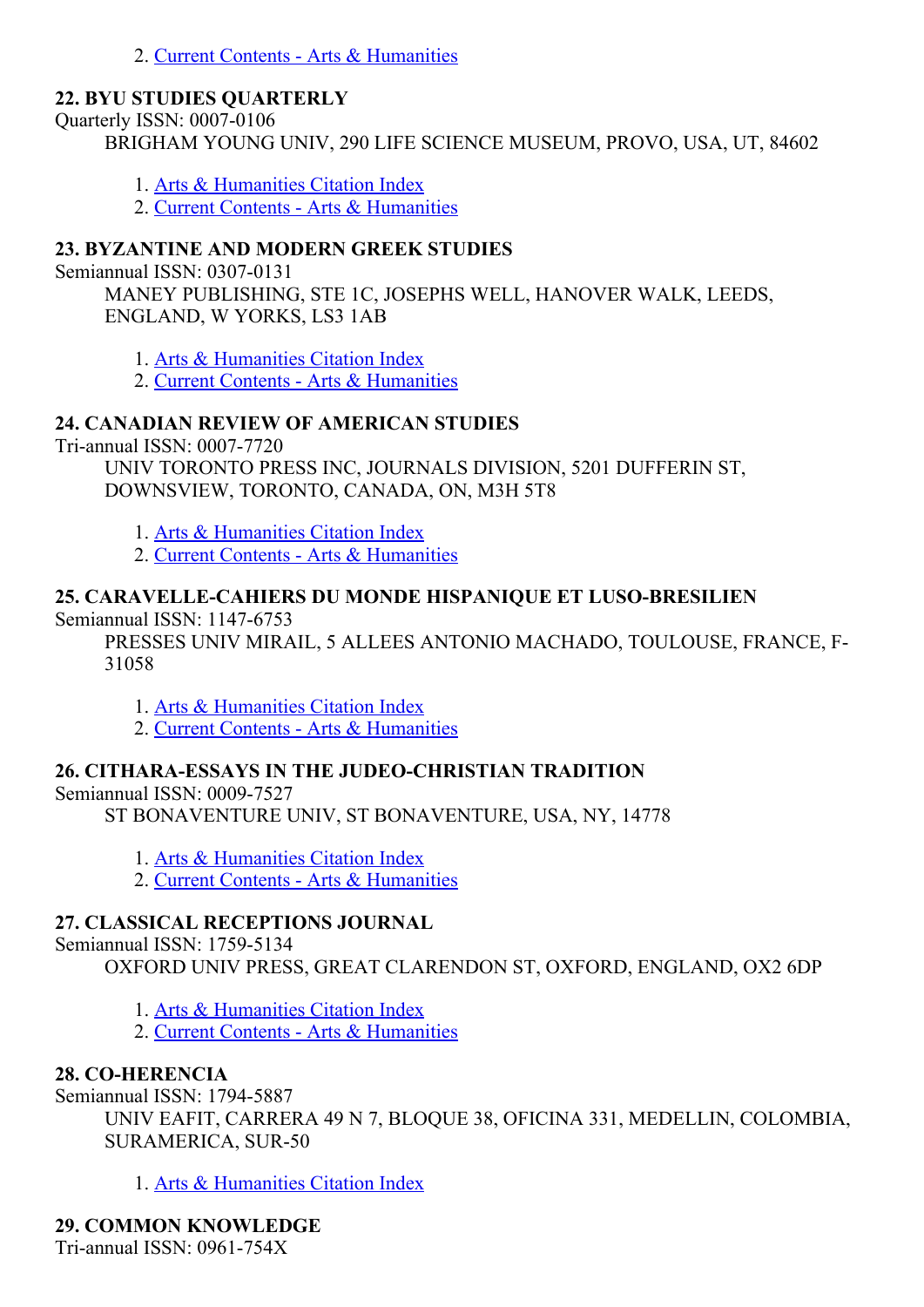1. Arts & [Humanities](http://thomsonreuters.com/arts-humanities-citation-index) Citation Index

# 30. COSTUMETHE JOURNAL OF THE COSTUME SOCIETY

Semiannual ISSN: 0590-8876

MANEY PUBLISHING, STE 1C, JOSEPHS WELL, HANOVER WALK, LEEDS, ENGLAND, W YORKS, LS3 1AB

1. Arts & [Humanities](http://thomsonreuters.com/arts-humanities-citation-index) Citation Index

2. Current Contents - Arts & [Humanities](http://thomsonreuters.com/current-contents-connect)

### 31. CR-THE NEW CENTENNIAL REVIEW

Tri-annual ISSN: 1532-687X

MICHIGAN STATE UNIV PRESS, 1405 SOUTH HARRISON RD, STE 25 MANLY MILES BUILDING, E LANSING, USA, MI, 48823-5202

1. Arts & [Humanities](http://thomsonreuters.com/arts-humanities-citation-index) Citation Index

2. Current Contents - Arts & [Humanities](http://thomsonreuters.com/current-contents-connect)

### 32. CULTURE ET MUSEES

Semiannual ISSN: 1766-2923

ACTES SUD, BP 38, ARLES CEDEX, FRANCE, 13633

1. Arts & [Humanities](http://thomsonreuters.com/arts-humanities-citation-index) Citation Index

2. Current Contents - Arts & [Humanities](http://thomsonreuters.com/current-contents-connect)

### 33. CURATOR-THE MUSEUM JOURNAL

Quarterly ISSN: 0011-3069

WILEY-BLACKWELL, 111 RIVER ST, HOBOKEN, USA, NJ, 07030-5774

1. Arts & [Humanities](http://thomsonreuters.com/arts-humanities-citation-index) Citation Index

2. Current Contents Arts & [Humanities](http://thomsonreuters.com/current-contents-connect)

### 34. DAEDALUS

Quarterly ISSN: 0011-5266 MIT PRESS, ONE ROGERS ST, CAMBRIDGE, USA, MA, 02142-1209

- 1. Social [Sciences](http://thomsonreuters.com/social-sciences-citation-index) Citation Index
- 2. Arts & [Humanities](http://thomsonreuters.com/arts-humanities-citation-index) Citation Index
- 3. Current Contents Social & [Behavioral](http://thomsonreuters.com/current-contents-connect/) Sciences
- 4. Current Contents Arts & [Humanities](http://thomsonreuters.com/current-contents-connect)

# 35. DEGRES-REVUE DE SYNTHESE A ORIENTATION SEMIOLOGIQUE

Ouarterly ISSN:  $0376-8163$ 

DEGRES, PL CONSTANTIN MEUNIER 2 BTE 13, BRUSSELS, BELGIUM, B-1180

- 1. Arts & [Humanities](http://thomsonreuters.com/arts-humanities-citation-index) Citation Index
- 2. Current Contents Arts & [Humanities](http://thomsonreuters.com/current-contents-connect)

# 36. DIGITAL SCHOLARSHIP IN THE HUMANITIES

Quarterly ISSN: 2055-7671

OXFORD UNIV PRESS, GREAT CLARENDON ST, OXFORD, ENGLAND, OX2 6DP

- 1. Social [Sciences](http://thomsonreuters.com/social-sciences-citation-index) Citation Index
- 2. Arts & [Humanities](http://thomsonreuters.com/arts-humanities-citation-index) Citation Index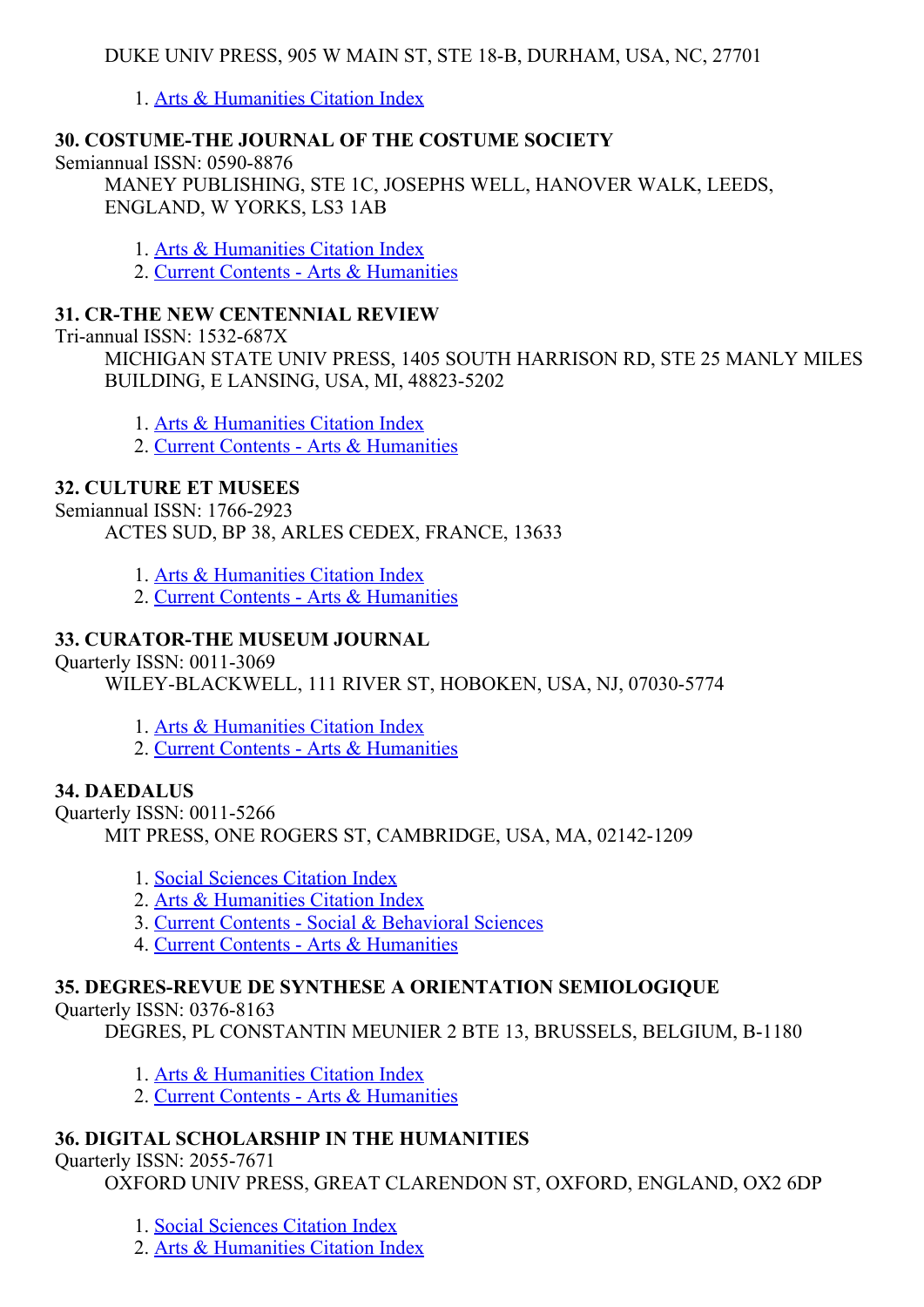3. Current Contents - Social & [Behavioral](http://thomsonreuters.com/current-contents-connect/) Sciences

4. Current Contents - Arts & [Humanities](http://thomsonreuters.com/current-contents-connect)

# 37. DIX-NEUF

Tri-annual ISSN: 1478-7318 MANEY PUBLISHING, STE 1C, JOSEPHS WELL, HANOVER WALK, LEEDS, ENGLAND, W YORKS, LS3 1AB

1. Arts & [Humanities](http://thomsonreuters.com/arts-humanities-citation-index) Citation Index

2. Current Contents - Arts & [Humanities](http://thomsonreuters.com/current-contents-connect)

# 38. DRESSTHE JOURNAL OF THE COSTUME SOCIETY OF AMERICA

Semiannual ISSN:  $0361-2112$ 

MANEY PUBLISHING, STE 1C, JOSEPHS WELL, HANOVER WALK, LEEDS, ENGLAND, W YORKS, LS3 1AB

1. Arts & [Humanities](http://thomsonreuters.com/arts-humanities-citation-index) Citation Index

2. Current Contents - Arts & [Humanities](http://thomsonreuters.com/current-contents-connect)

# 39. DUTCH CROSSING-JOURNAL OF LOW COUNTRIES STUDIES

Tri-annual ISSN: 0309-6564

MANEY PUBLISHING, STE 1C, JOSEPHS WELL, HANOVER WALK, LEEDS, ENGLAND, W YORKS, LS3 1AB

1. Social [Sciences](http://thomsonreuters.com/social-sciences-citation-index) Citation Index

2. Arts & [Humanities](http://thomsonreuters.com/arts-humanities-citation-index) Citation Index

3. Current Contents Arts & [Humanities](http://thomsonreuters.com/current-contents-connect)

# 40. EARLY MODERN WOMEN-AN INTERDISCIPLINARY JOURNAL

Annual ISSN: 1933-0065

UNIV MARYLAND-CTR RENAISSANCE & BAROQUE STUD, UNIV MARYLAND, 0139 TALIAFERRO HALL, COLLEGE PARK, USA, MD, 20742

1. Arts & [Humanities](http://thomsonreuters.com/arts-humanities-citation-index) Citation Index

2. Current Contents - Arts & [Humanities](http://thomsonreuters.com/current-contents-connect)

# 41. EARLY POPULAR VISUAL CULTURE

Quarterly ISSN: 1746-0654

ROUTLEDGE JOURNALS, TAYLOR & FRANCIS LTD, 4 PARK SQUARE, MILTON PARK, ABINGDON, ENGLAND, OXFORDSHIRE, OX14 4RN

1. Arts & [Humanities](http://thomsonreuters.com/arts-humanities-citation-index) Citation Index

# 42. EIGHTEENTH-CENTURY STUDIES

Quarterly ISSN: 0013-2586

JOHNS HOPKINS UNIV PRESS, JOURNALS PUBLISHING DIVISION, 2715 NORTH CHARLES ST, BALTIMORE, USA, MD, 21218-4363

1. Arts & [Humanities](http://thomsonreuters.com/arts-humanities-citation-index) Citation Index

2. Current Contents - Arts & [Humanities](http://thomsonreuters.com/current-contents-connect)

# 43. EIREIRELAND

Semiannual ISSN: 0013-2683 IRISH AMER CULTURAL INST, 1 LACKAWANNA PL, MORRISTOWN, USA, NJ, 07960

1. Arts & [Humanities](http://thomsonreuters.com/arts-humanities-citation-index) Citation Index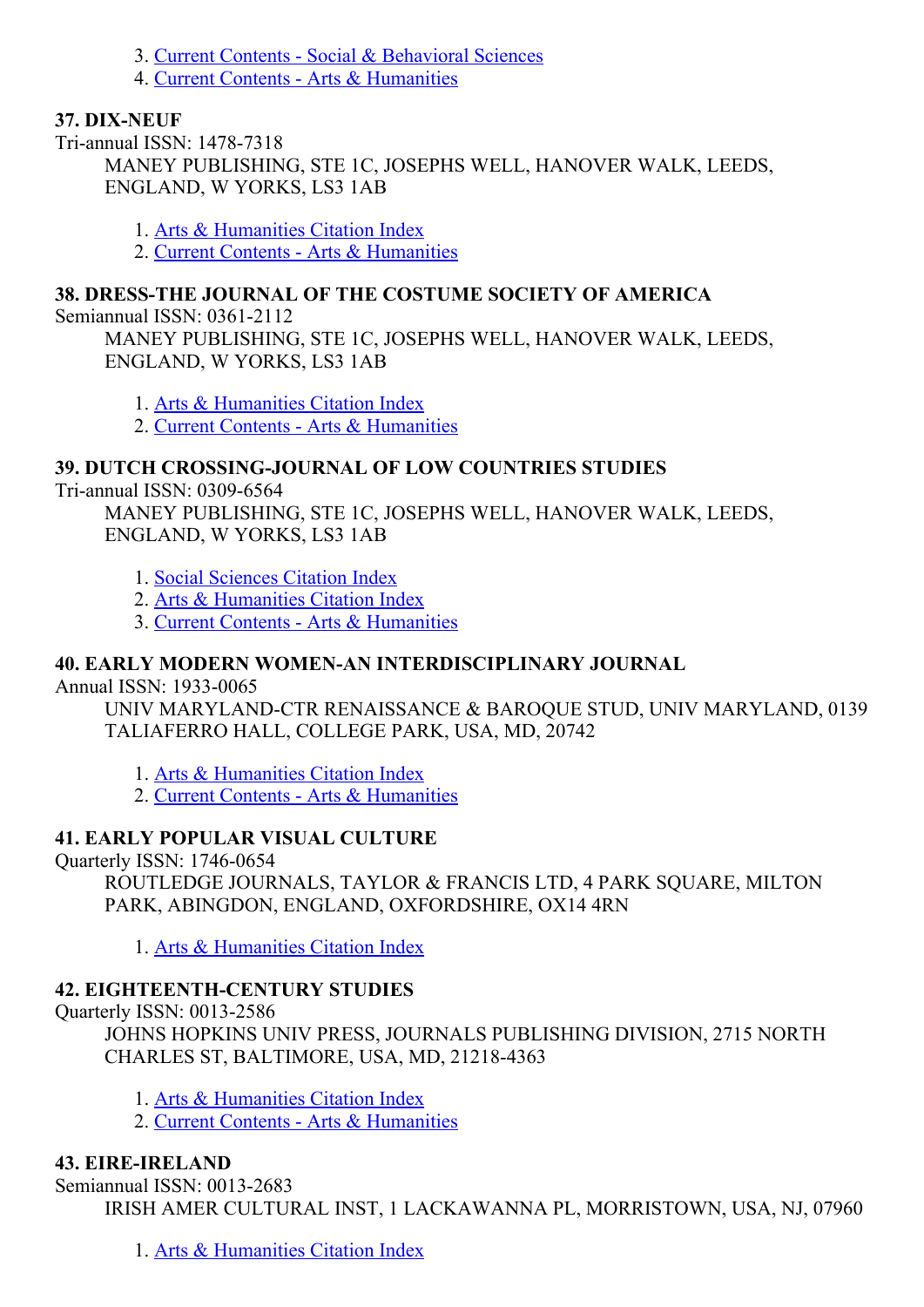2. Current Contents - Arts & [Humanities](http://thomsonreuters.com/current-contents-connect)

# 44. EMPIRICAL STUDIES OF THE ARTS

Semiannual ISSN: 0276-2374

SAGE PUBLICATIONS INC, 2455 TELLER RD, THOUSAND OAKS, USA, CA, 91320

- 1. Social [Sciences](http://thomsonreuters.com/social-sciences-citation-index) Citation Index
- 2. Arts & [Humanities](http://thomsonreuters.com/arts-humanities-citation-index) Citation Index
- 3. Current Contents Social & [Behavioral](http://thomsonreuters.com/current-contents-connect/) Sciences
- 4. Current Contents Arts & [Humanities](http://thomsonreuters.com/current-contents-connect)

## 45. ETHNOLOGIA SCANDINAVICA

Annual ISSN: 0348-9698

SWEDISH SCIENCE PRESS, BOX 118, UPPSALA, SWEDEN, S751 04

1. Arts & [Humanities](http://thomsonreuters.com/arts-humanities-citation-index) Citation Index

# **46. EUROPEAN LEGACY-TOWARD NEW PARADIGMS**

Bimonthly ISSN: 1084-8770

ROUTLEDGE JOURNALS, TAYLOR & FRANCIS LTD, 4 PARK SQUARE, MILTON PARK, ABINGDON, ENGLAND, OXFORDSHIRE, OX14 4RN

1. Arts & [Humanities](http://thomsonreuters.com/arts-humanities-citation-index) Citation Index

### 47. FASHION PRACTICETHE JOURNAL OF DESIGN CREATIVE PROCESS & THE FASHION INDUSTRY

Semiannual ISSN: 1756-9370

ROUTLEDGE JOURNALS, TAYLOR & FRANCIS LTD, 4 PARK SQUARE, MILTON PARK, ABINGDON, ENGLAND, OXFORDSHIRE, OX14 4RN

1. Arts & [Humanities](http://thomsonreuters.com/arts-humanities-citation-index) Citation Index

2. Current Contents - Arts & [Humanities](http://thomsonreuters.com/current-contents-connect)

### 48. FASHION THEORY-THE JOURNAL OF DRESS BODY & CULTURE

Bimonthly ISSN:  $1362-704X$ 

ROUTLEDGE JOURNALS, TAYLOR & FRANCIS LTD, 4 PARK SQUARE, MILTON PARK, ABINGDON, ENGLAND, OXFORDSHIRE, OX14 4RN

1. Arts & [Humanities](http://thomsonreuters.com/arts-humanities-citation-index) Citation Index

2. Current Contents - Arts & [Humanities](http://thomsonreuters.com/current-contents-connect)

### 49. GERMAN STUDIES REVIEW

Tri-annual ISSN: 0149-7952

JOHNS HOPKINS UNIV PRESS, JOURNALS PUBLISHING DIVISION, 2715 NORTH CHARLES ST, BALTIMORE, USA, MD, 21218-4363

- 1. Social [Sciences](http://thomsonreuters.com/social-sciences-citation-index) Citation Index
- 2. Arts & [Humanities](http://thomsonreuters.com/arts-humanities-citation-index) Citation Index
- 3. Current Contents Social & [Behavioral](http://thomsonreuters.com/current-contents-connect/) Sciences
- 4. Current Contents Arts & [Humanities](http://thomsonreuters.com/current-contents-connect)

# 50. GREAT PLAINS QUARTERLY

Ouarterly ISSN: 0275-7664

CENT GREAT PLAINS STUD, UNIV NEBRASKALINCOLN 1214 OLDFATHER HALL, LINCOLN, USA, NE, 68588-0313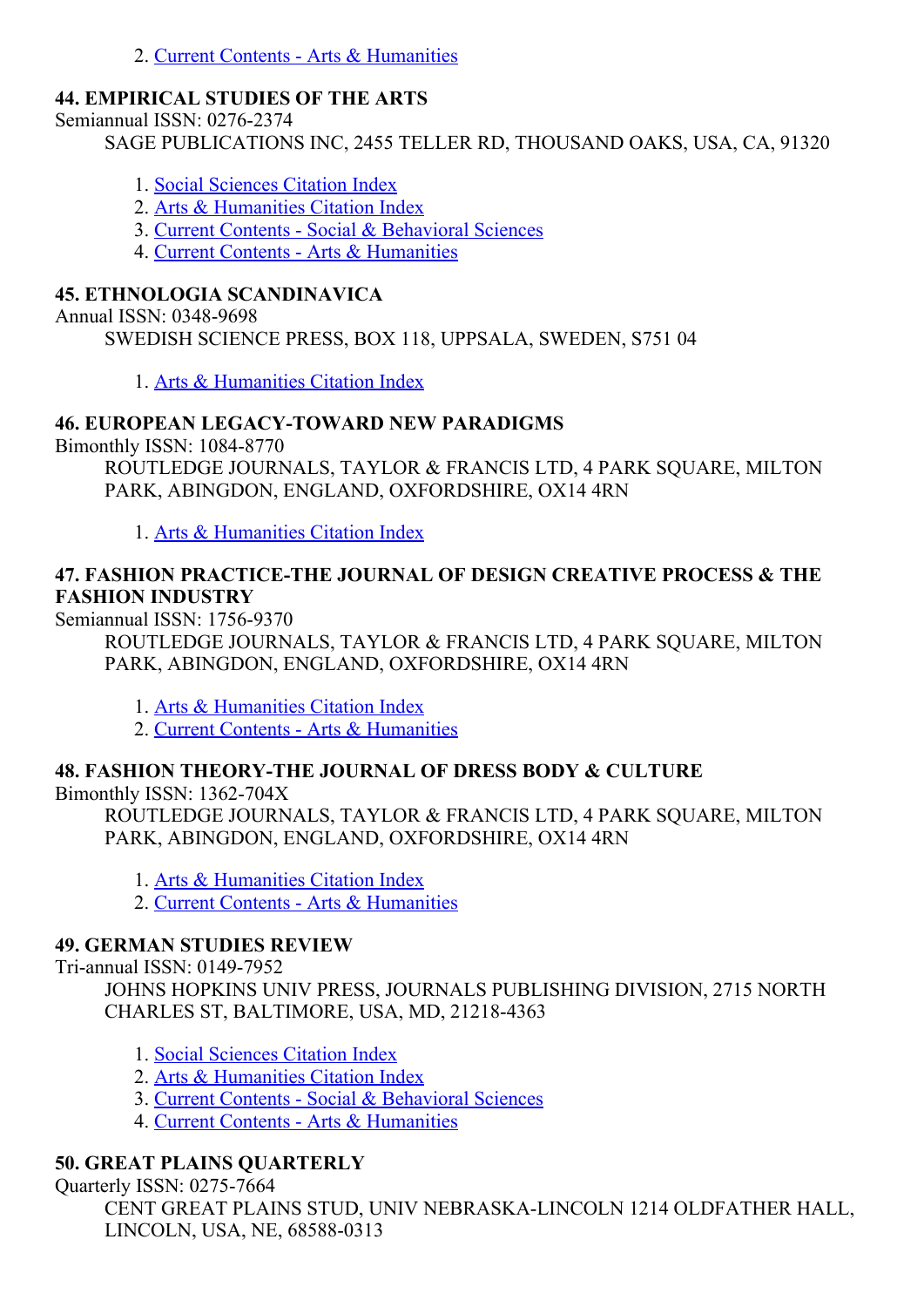- 1. Arts & [Humanities](http://thomsonreuters.com/arts-humanities-citation-index) Citation Index
- 2. Current Contents Arts & [Humanities](http://thomsonreuters.com/current-contents-connect)

#### 51. GREY ROOM

Ouarterly ISSN: 1526-3819

MIT PRESS, ONE ROGERS ST, CAMBRIDGE, USA, MA, 02142-1209

1. Arts & [Humanities](http://thomsonreuters.com/arts-humanities-citation-index) Citation Index

2. Current Contents Arts & [Humanities](http://thomsonreuters.com/current-contents-connect)

### 52. HARVARD LIBRARY BULLETIN

Tri-annual ISSN: 0017-8136

HARVARD UNIV LIBRARY, WADSWORTH HOUSE, CAMBRIDGE, USA, MA, 02138

1. Arts & [Humanities](http://thomsonreuters.com/arts-humanities-citation-index) Citation Index

2. Current Contents - Arts & [Humanities](http://thomsonreuters.com/current-contents-connect)

#### 53. HERMATHENA

Semiannual ISSN: 0018-0750 TRINITY COLLEGE, COLLEGE STREET, DUBLIN, IRELAND, 2

1. Arts & [Humanities](http://thomsonreuters.com/arts-humanities-citation-index) Citation Index

2. Current Contents - Arts & [Humanities](http://thomsonreuters.com/current-contents-connect)

# 54. HISPANIC RESEARCH JOURNALIBERIAN AND LATIN AMERICAN STUDIES

Bimonthly ISSN: 1468-2737

MANEY PUBLISHING, STE 1C, JOSEPHS WELL, HANOVER WALK, LEEDS, ENGLAND, W YORKS, LS3 1AB

1. Arts & [Humanities](http://thomsonreuters.com/arts-humanities-citation-index) Citation Index

2. Current Contents - Arts & [Humanities](http://thomsonreuters.com/current-contents-connect)

#### 55. HISTORIC ENVIRONMENT-POLICY & PRACTICE

Tri-annual ISSN: 1756-7505

MANEY PUBLISHING, STE 1C, JOSEPHS WELL, HANOVER WALK, LEEDS, ENGLAND, W YORKS, LS3 1AB

1. Arts & [Humanities](http://thomsonreuters.com/arts-humanities-citation-index) Citation Index

2. Current Contents - Arts & [Humanities](http://thomsonreuters.com/current-contents-connect)

### 56. HUNTINGTON LIBRARY QUARTERLY

Ouarterly ISSN: 0018-7895

UNIV CALIFORNIA PRESS, 155 GRAND AVE, SUITE 400, OAKLAND, USA, CA, 94612 3758

1. Arts & [Humanities](http://thomsonreuters.com/arts-humanities-citation-index) Citation Index

2. Current Contents - Arts & [Humanities](http://thomsonreuters.com/current-contents-connect)

### 57. INDEX ON CENSORSHIP

Quarterly ISSN: 0306-4220

SAGE PUBLICATIONS LTD, 1 OLIVERS YARD, 55 CITY ROAD, LONDON, ENGLAND, EC1Y 1SP

1. Arts & [Humanities](http://thomsonreuters.com/arts-humanities-citation-index) Citation Index

2. Current Contents - Arts & [Humanities](http://thomsonreuters.com/current-contents-connect)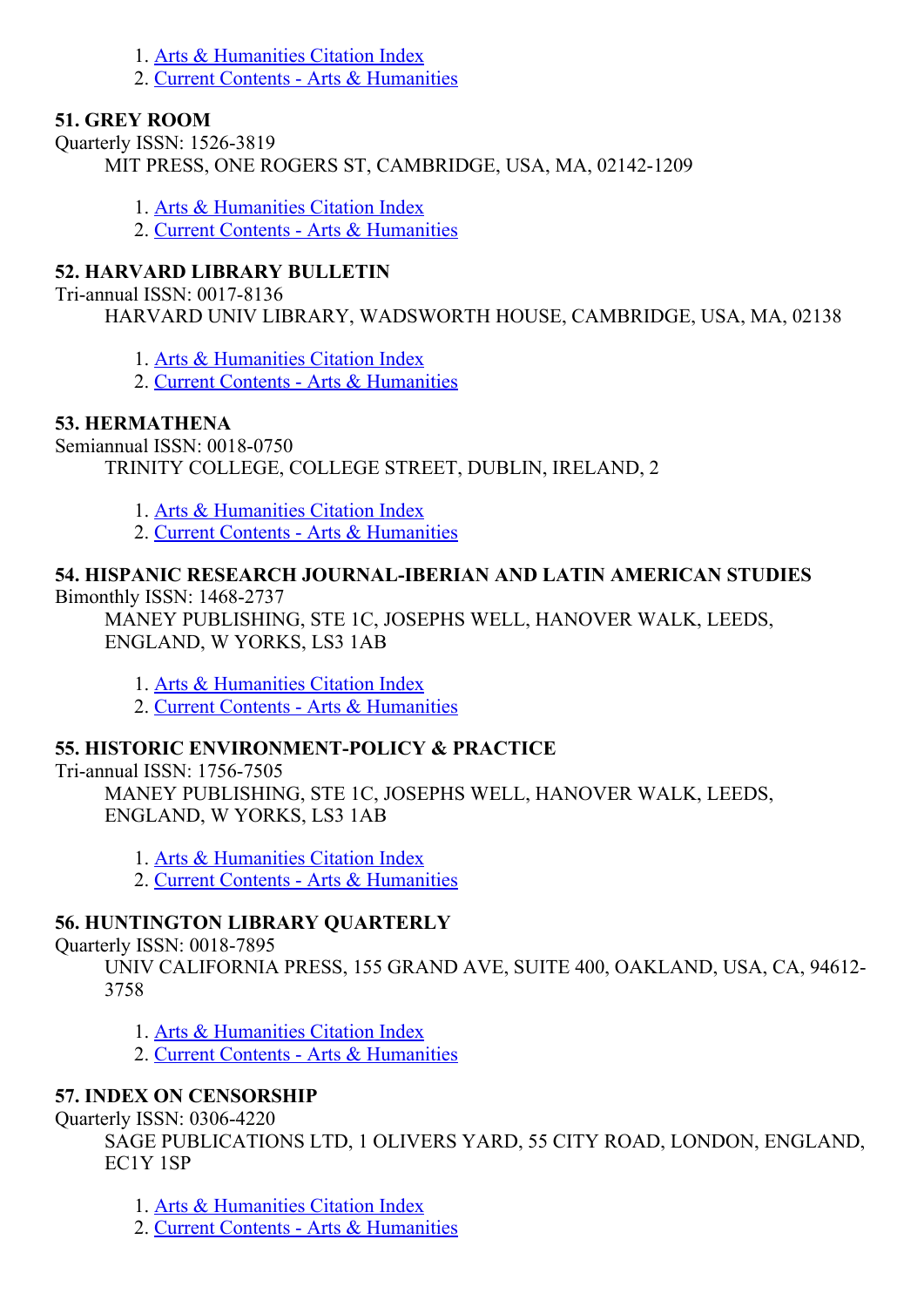### 58. INTERNATIONAL JOURNAL OF ARTS MANAGEMENT

Tri-annual ISSN: 1480-8986

ECOLE DES HAUTES ETUDES COMMERCIALES DE MONTREAL, 3000, CHEMIN DE LA COTE-SAINTE-CATHERINE, MONTREAL, CANADA, H3T 2A7

- 1. Social [Sciences](http://thomsonreuters.com/social-sciences-citation-index) Citation Index
- 2. Arts & [Humanities](http://thomsonreuters.com/arts-humanities-citation-index) Citation Index
- 3. Current Contents Social & [Behavioral](http://thomsonreuters.com/current-contents-connect/) Sciences
- 4. Current Contents Arts & [Humanities](http://thomsonreuters.com/current-contents-connect)

### 59. INTERNATIONAL JOURNAL OF HERITAGE STUDIES

Bimonthly ISSN: 1352-7258

ROUTLEDGE JOURNALS, TAYLOR & FRANCIS LTD, 4 PARK SQUARE, MILTON PARK, ABINGDON, ENGLAND, OXFORDSHIRE, OX14 4RN

1. Social [Sciences](http://thomsonreuters.com/social-sciences-citation-index) Citation Index

- 2. Arts & [Humanities](http://thomsonreuters.com/arts-humanities-citation-index) Citation Index
- 3. Current Contents Social & [Behavioral](http://thomsonreuters.com/current-contents-connect/) Sciences
- 4. Current Contents Arts & [Humanities](http://thomsonreuters.com/current-contents-connect)

#### 60. INTERNATIONAL JOURNAL OF INTANGIBLE HERITAGE

Annual ISSN: 1975-3586

NATL FOLK MUSEUM KOREA-NFMK, SAMCHEONGDONG-GIL 35, JONGNO-GU, SOUTH KOREA, SEOUL, 00000

- 1. Arts & [Humanities](http://thomsonreuters.com/arts-humanities-citation-index) Citation Index
- 2. Current Contents Arts & [Humanities](http://thomsonreuters.com/current-contents-connect)

### 61. INTERNATIONAL JOURNAL OF THE CLASSICAL TRADITION

**Ouarterly ISSN: 1073-0508** 

SPRINGER, VAN GODEWIJCKSTRAAT 30, DORDRECHT, NETHERLANDS, 3311 GZ

- 1. Arts & [Humanities](http://thomsonreuters.com/arts-humanities-citation-index) Citation Index
- 2. Current Contents Arts & [Humanities](http://thomsonreuters.com/current-contents-connect)

#### 62. ITALIAN STUDIES

Quarterly ISSN: 0075-1634 MANEY PUBLISHING, STE 1C, JOSEPHS WELL, HANOVER WALK, LEEDS, ENGLAND, W YORKS, LS3 1AB

1. Arts & [Humanities](http://thomsonreuters.com/arts-humanities-citation-index) Citation Index

# 63. JOURNAL FOR EIGHTEENTH-CENTURY STUDIES

Ouarterly ISSN: 1754-0194

WILEY-BLACKWELL, 111 RIVER ST, HOBOKEN, USA, NJ, 07030-5774

- 1. Arts & [Humanities](http://thomsonreuters.com/arts-humanities-citation-index) Citation Index
- 2. Current Contents Arts & [Humanities](http://thomsonreuters.com/current-contents-connect)

# 64. JOURNAL OF AESTHETIC EDUCATION

# Quarterly ISSN: 0021-8510

UNIV ILLINOIS PRESS, 1325 S OAK ST, CHAMPAIGN, USA, IL, 61820-6903

1. Arts & [Humanities](http://thomsonreuters.com/arts-humanities-citation-index) Citation Index

2. Current Contents Arts & [Humanities](http://thomsonreuters.com/current-contents-connect)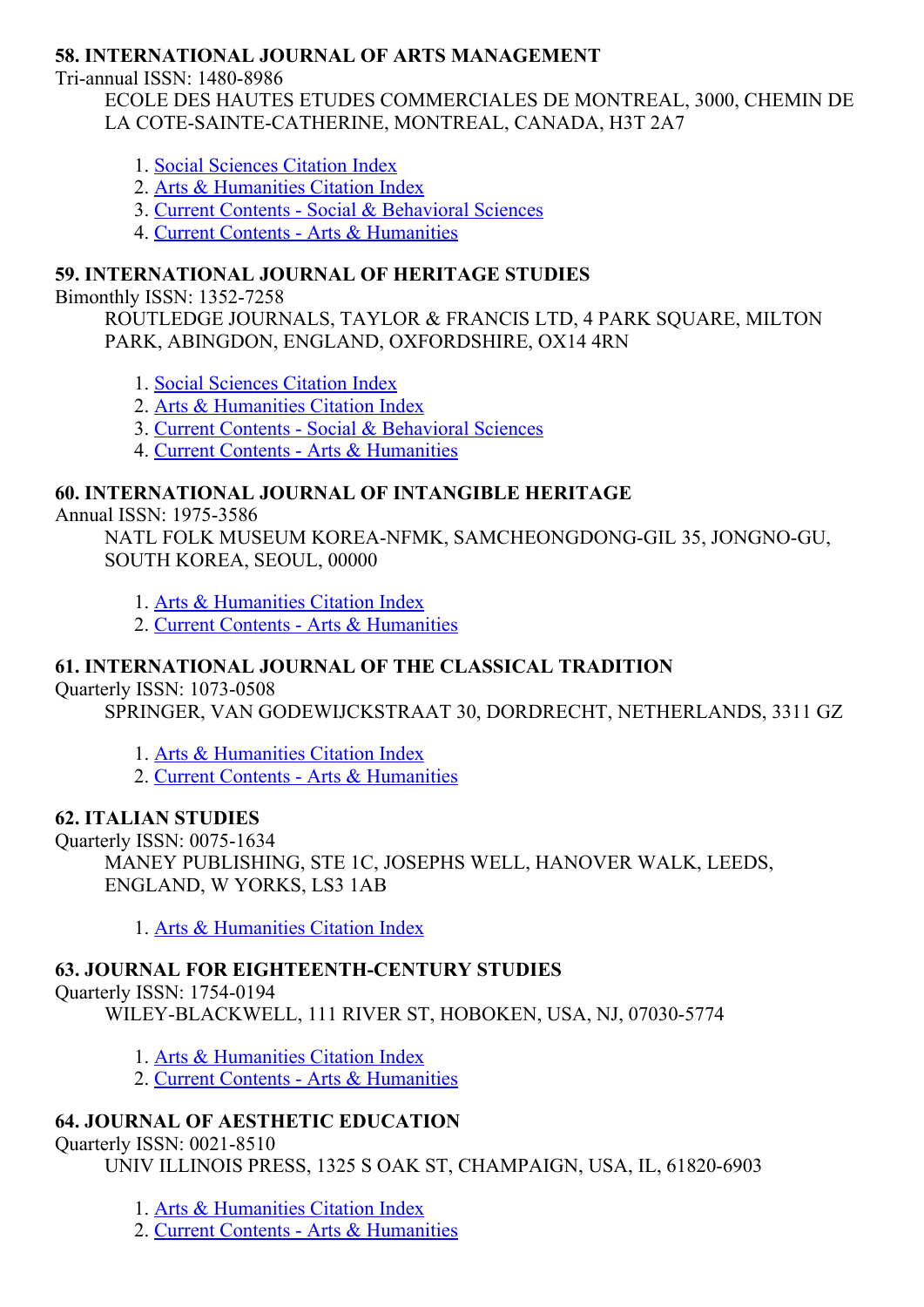#### 65. JOURNAL OF AMERICAN STUDIES

Quarterly ISSN: 0021-8758

CAMBRIDGE UNIV PRESS, 32 AVENUE OF THE AMERICAS, NEW YORK, USA, NY, 100132473

- 1. Arts & [Humanities](http://thomsonreuters.com/arts-humanities-citation-index) Citation Index
- 2. Current Contents Arts & [Humanities](http://thomsonreuters.com/current-contents-connect)

## 66. JOURNAL OF ARTS MANAGEMENT LAW AND SOCIETY

Ouarterly ISSN: 1063-2921

ROUTLEDGE JOURNALS, TAYLOR & FRANCIS LTD, 4 PARK SQUARE, MILTON PARK, ABINGDON, ENGLAND, OXFORDSHIRE, OX14 4RN

1. Arts & [Humanities](http://thomsonreuters.com/arts-humanities-citation-index) Citation Index

2. Current Contents - Arts & [Humanities](http://thomsonreuters.com/current-contents-connect)

# 67. JOURNAL OF CANADIAN STUDIES-REVUE D ETUDES CANADIENNES

Tri-annual ISSN: 0021-9495

TRENT UNIV, J CANADIAN STUDIES PO BOX 4800, PETERBOROUGH, CANADA, ONTARIO, K9J 7B8

- 1. Arts & [Humanities](http://thomsonreuters.com/arts-humanities-citation-index) Citation Index
- 2. Current Contents Arts & [Humanities](http://thomsonreuters.com/current-contents-connect)

# 68. JOURNAL OF EUROPEAN STUDIES

#### Ouarterly ISSN: 0047-2441

SAGE PUBLICATIONS LTD, 1 OLIVERS YARD, 55 CITY ROAD, LONDON, ENGLAND, EC1Y 1SP

- 1. Arts & [Humanities](http://thomsonreuters.com/arts-humanities-citation-index) Citation Index
- 2. Current Contents Arts & [Humanities](http://thomsonreuters.com/current-contents-connect)

# 69. JOURNAL OF HOLY LAND AND PALESTINE STUDIES

Semiannual ISSN: 2054-1988

EDINBURGH UNIV PRESS, THE TUN-HOLYROOD RD, 12 2F JACKSONS ENTRY, EDINBURGH, SCOTLAND, EH8 8PJ

- 1. Arts & [Humanities](http://thomsonreuters.com/arts-humanities-citation-index) Citation Index
- 2. Current Contents Arts & [Humanities](http://thomsonreuters.com/current-contents-connect)

# **70. JOURNAL OF INDO-EUROPEAN STUDIES**

Semiannual ISSN: 0092-2323

INST STUDY MAN, 1133 13TH ST NW, STE C2, WASHINGTON, USA, DC, 20005

- 1. Arts & [Humanities](http://thomsonreuters.com/arts-humanities-citation-index) Citation Index
- 2. Current Contents Arts & [Humanities](http://thomsonreuters.com/current-contents-connect)

# 71. JOURNAL OF ISLAMIC STUDIES

Tri-annual ISSN: 0955-2340

OXFORD UNIV PRESS, GREAT CLARENDON ST, OXFORD, ENGLAND, OX2 6DP

- 1. Arts & [Humanities](http://thomsonreuters.com/arts-humanities-citation-index) Citation Index
- 2. Current Contents Arts & [Humanities](http://thomsonreuters.com/current-contents-connect)

# 72. JOURNAL OF LATIN AMERICAN STUDIES

Quarterly ISSN: 0022-216X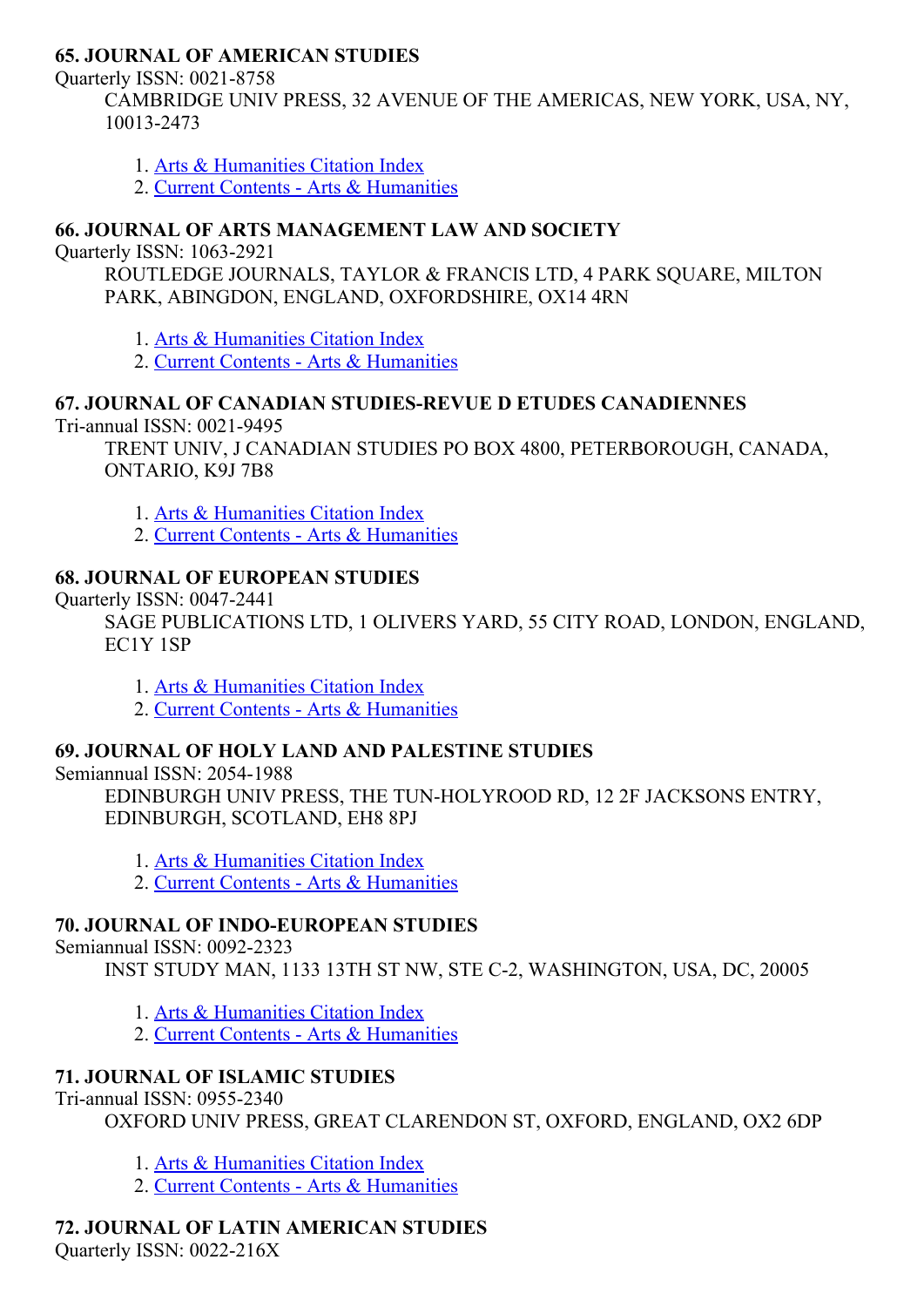CAMBRIDGE UNIV PRESS, 32 AVENUE OF THE AMERICAS, NEW YORK, USA, NY, 100132473

- 1. Social [Sciences](http://thomsonreuters.com/social-sciences-citation-index) Citation Index
- 2. Arts & [Humanities](http://thomsonreuters.com/arts-humanities-citation-index) Citation Index
- 3. Current Contents Social & [Behavioral](http://thomsonreuters.com/current-contents-connect/) Sciences
- 4. Current Contents Arts & [Humanities](http://thomsonreuters.com/current-contents-connect)

# 73. JOURNAL OF MODERN GREEK STUDIES

Semiannual ISSN: 0738-1727

JOHNS HOPKINS UNIV PRESS, JOURNALS PUBLISHING DIVISION, 2715 NORTH CHARLES ST, BALTIMORE, USA, MD, 21218-4363

- 1. Arts & [Humanities](http://thomsonreuters.com/arts-humanities-citation-index) Citation Index
- 2. Current Contents Arts & [Humanities](http://thomsonreuters.com/current-contents-connect)

# 74. JOURNAL OF POPULAR CULTURE

Bimonthly ISSN: 0022-3840

WILEY-BLACKWELL, 111 RIVER ST, HOBOKEN, USA, NJ, 07030-5774

- 1. Social [Sciences](http://thomsonreuters.com/social-sciences-citation-index) Citation Index
- 2. Arts & [Humanities](http://thomsonreuters.com/arts-humanities-citation-index) Citation Index
- 3. Current Contents Social & [Behavioral](http://thomsonreuters.com/current-contents-connect/) Sciences
- 4. Current Contents Arts & [Humanities](http://thomsonreuters.com/current-contents-connect)

# 75. JOURNAL OF PRE-RAPHAELITE STUDIES-NEW SERIES

Semiannual ISSN: 1060-149X

JOURNAL PRE-RAPHAELITE STUDIES, C/O DAVID LATHAM, EDITOR, YORK UNIV, 208 STONG COLLEGE, TORONTO, CANADA, ONTARIO, M3J 1P3

- 1. Arts & [Humanities](http://thomsonreuters.com/arts-humanities-citation-index) Citation Index
- 2. Current Contents Arts & [Humanities](http://thomsonreuters.com/current-contents-connect)

# 76. JOURNAL OF SCHOLARLY PUBLISHING

Quarterly ISSN: 1198-9742

UNIV TORONTO PRESS INC, JOURNALS DIVISION, 5201 DUFFERIN ST, DOWNSVIEW, TORONTO, CANADA, ON, M3H 5T8

- 1. Social [Sciences](http://thomsonreuters.com/social-sciences-citation-index) Citation Index
- 2. Arts & [Humanities](http://thomsonreuters.com/arts-humanities-citation-index) Citation Index
- 3. Current Contents Social & [Behavioral](http://thomsonreuters.com/current-contents-connect/) Sciences
- 4. Current Contents Arts & [Humanities](http://thomsonreuters.com/current-contents-connect)

# 77. JOURNAL OF THE AMERICAN INSTITUTE FOR CONSERVATION

Quarterly ISSN: 0197-1360

MANEY PUBLISHING, STE 1C, JOSEPHS WELL, HANOVER WALK, LEEDS, ENGLAND, W YORKS, LS3 1AB

- 1. Arts & [Humanities](http://thomsonreuters.com/arts-humanities-citation-index) Citation Index
- 2. Current Contents Arts & [Humanities](http://thomsonreuters.com/current-contents-connect)

# 78. JOURNAL OF THE HISTORY OF COLLECTIONS

Tri-annual ISSN: 0954-6650

OXFORD UNIV PRESS, GREAT CLARENDON ST, OXFORD, ENGLAND, OX2 6DP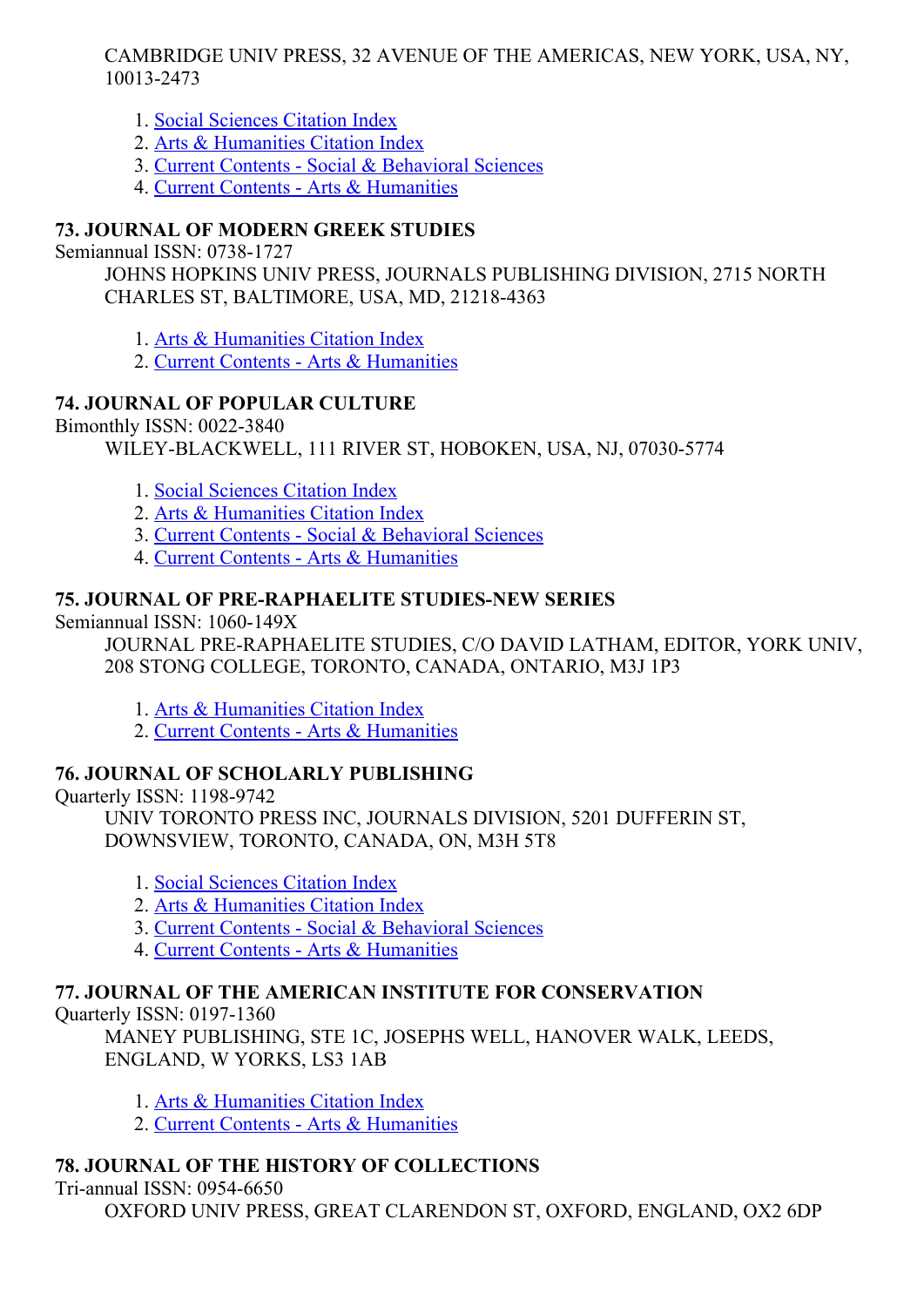- 1. Arts & [Humanities](http://thomsonreuters.com/arts-humanities-citation-index) Citation Index
- 2. Current Contents Arts & [Humanities](http://thomsonreuters.com/current-contents-connect)

## 79. JUNCTURESTHE JOURNAL FOR THEMATIC DIALOGUE

Semiannual ISSN: 1176-5119

OTAGO POLYTECHNIC-TE KURA MATATINI KI OTAGO, PRIVATE BAG 1910, DUNEDIN, NEW ZEALAND, 00000

1. Arts & [Humanities](http://thomsonreuters.com/arts-humanities-citation-index) Citation Index

2. Current Contents - Arts & [Humanities](http://thomsonreuters.com/current-contents-connect)

# 80. JUNG JOURNAL-CULTURE & PSYCHE

Quarterly ISSN: 1934-2039

ROUTLEDGE JOURNALS, TAYLOR & FRANCIS LTD, 4 PARK SQUARE, MILTON PARK, ABINGDON, ENGLAND, OXFORDSHIRE, OX14 4RN

1. Arts & [Humanities](http://thomsonreuters.com/arts-humanities-citation-index) Citation Index

2. Current Contents Arts & [Humanities](http://thomsonreuters.com/current-contents-connect)

## 81. LIAS-JOURNAL OF EARLY MODERN INTELLECTUAL CULTURE AND ITS **SOURCES**

Semiannual ISSN: 2033-4753

PEETERS, BONDGENOTENLAAN 153, LEUVEN, BELGIUM, B-3000

- 1. Arts & [Humanities](http://thomsonreuters.com/arts-humanities-citation-index) Citation Index
- 2. Current Contents Arts & [Humanities](http://thomsonreuters.com/current-contents-connect)

# 82. LIBRARY

Quarterly ISSN: 0024-2160

OXFORD UNIV PRESS, GREAT CLARENDON ST, OXFORD, ENGLAND, OX2 6DP

1. Arts & [Humanities](http://thomsonreuters.com/arts-humanities-citation-index) Citation Index

2. Current Contents - Arts & [Humanities](http://thomsonreuters.com/current-contents-connect)

# 83. LOGOS-VILNIUS

Ouarterly ISSN: 0868-7692 LOGOS, LAISVES PR 60, VILNIUS, LITHUANIA, LT-05120

1. Arts & [Humanities](http://thomsonreuters.com/arts-humanities-citation-index) Citation Index

# 84. LUSO-BRAZILIAN REVIEW

Semiannual ISSN: 0024-7413

UNIV WISCONSIN PRESS, JOURNAL DIVISION, 1930 MONROE ST, 3RD FL, MADISON, USA, WI, 53711

1. Arts & [Humanities](http://thomsonreuters.com/arts-humanities-citation-index) Citation Index

2. Current Contents - Arts & [Humanities](http://thomsonreuters.com/current-contents-connect)

# 85. MAGIC RITUAL AND WITCHCRAFT

Semiannual ISSN: 1556-8547

UNIV PENNSYLVANIA PRESS, JOURNALS DIVISION, 3905 SPRUCE STREET, PHILADELPHIA, USA, PA, 19104

1. Arts & [Humanities](http://thomsonreuters.com/arts-humanities-citation-index) Citation Index

2. Current Contents - Arts & [Humanities](http://thomsonreuters.com/current-contents-connect)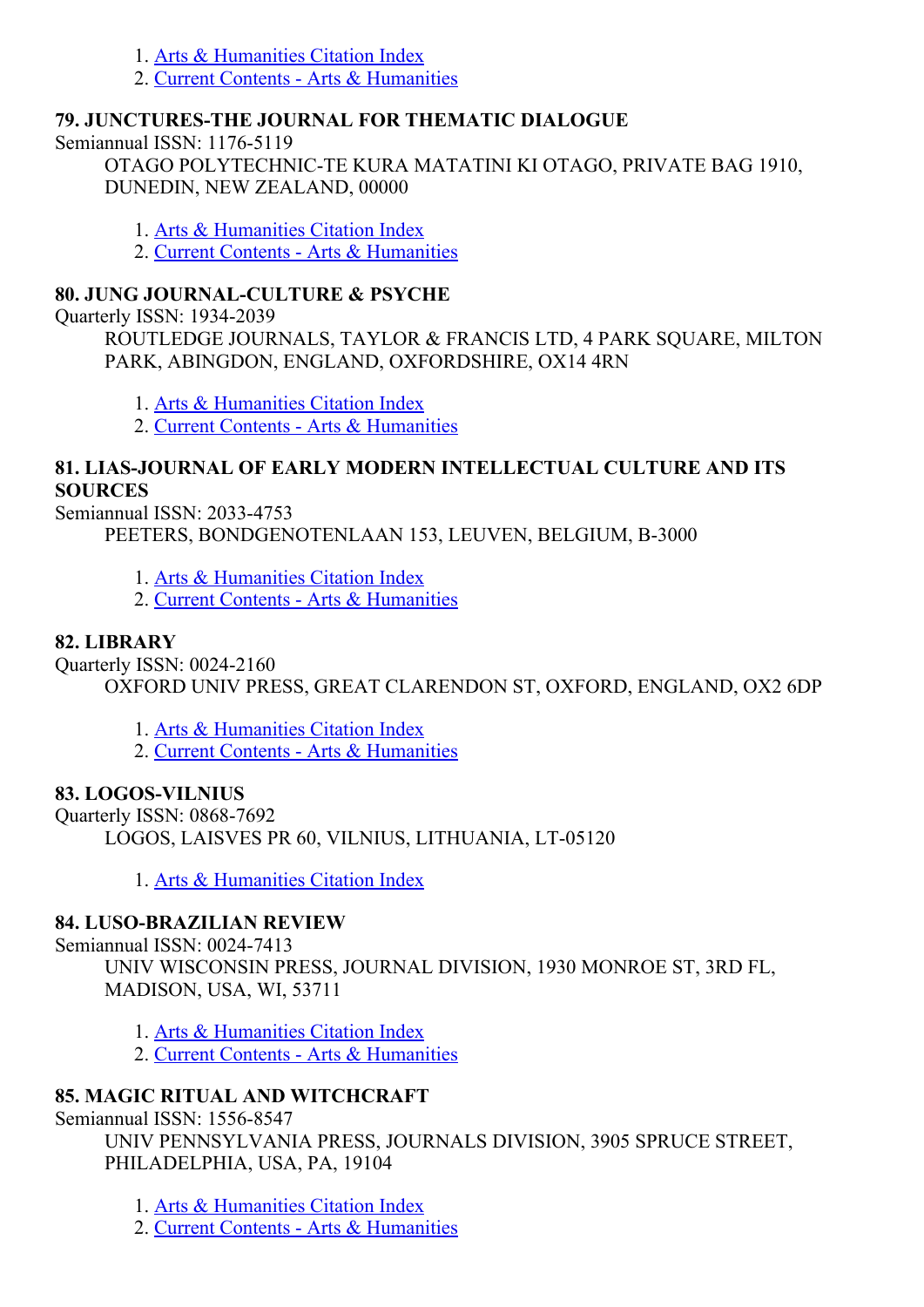#### 86. MEDICAL HUMANITIES

Semiannual ISSN: 1468-215X

BMJ PUBLISHING GROUP, BRITISH MED ASSOC HOUSE, TAVISTOCK SQUARE, LONDON, ENGLAND, WC1H 9JR

- 1. Arts & [Humanities](http://thomsonreuters.com/arts-humanities-citation-index) Citation Index
- 2. Current Contents Arts & [Humanities](http://thomsonreuters.com/current-contents-connect)

### 87. MERKUR-DEUTSCHE ZEITSCHRIFT FUR EUROPAISCHES DENKEN

Monthly ISSN: 0026-0096

KLETT-COTTA VERLAG, ROTEBUHLSTRASSE 77, STUTTGART 1, GERMANY, D-7004 9

- 1. Arts & [Humanities](http://thomsonreuters.com/arts-humanities-citation-index) Citation Index
- 2. Current Contents Arts & [Humanities](http://thomsonreuters.com/current-contents-connect)

### 88. MODERN JUDAISM

Tri-annual ISSN: 0276-1114

OXFORD UNIV PRESS INC, JOURNALS DEPT, 2001 EVANS RD, CARY, USA, NC, 27513

- 1. Arts & [Humanities](http://thomsonreuters.com/arts-humanities-citation-index) Citation Index
- 2. Current Contents Arts & [Humanities](http://thomsonreuters.com/current-contents-connect)

#### 89. MODERNISM-MODERNITY

Ouarterly ISSN: 1071-6068

JOHNS HOPKINS UNIV PRESS, JOURNALS PUBLISHING DIVISION, 2715 NORTH CHARLES ST, BALTIMORE, USA, MD, 21218-4363

- 1. Arts & [Humanities](http://thomsonreuters.com/arts-humanities-citation-index) Citation Index
- 2. Current Contents Arts & [Humanities](http://thomsonreuters.com/current-contents-connect)

#### 90. MUSEON

Semiannual ISSN: 0771-6494 PEETERS, BONDGENOTENLAAN 153, LEUVEN, BELGIUM, B-3000

- 1. Arts & [Humanities](http://thomsonreuters.com/arts-humanities-citation-index) Citation Index
- 2. Current Contents Arts & [Humanities](http://thomsonreuters.com/current-contents-connect)

### 91. NEW YORK REVIEW OF BOOKS

Semimonthly ISSN: 0028-7504

NEW YORK REVIEW, 1755 BROADWAY, 5TH FLOOR, NEW YORK, USA, NY, 10019

- 1. Arts & [Humanities](http://thomsonreuters.com/arts-humanities-citation-index) Citation Index
- 2. Current Contents Arts & [Humanities](http://thomsonreuters.com/current-contents-connect)

### 92. NEW YORK TIMES BOOK REVIEW

Weekly ISSN: 0028-7806

NEW YORK TIMES, 620 8TH AVE, NEW YORK, USA, NY, 10018

- 1. Arts & [Humanities](http://thomsonreuters.com/arts-humanities-citation-index) Citation Index
- 2. Current Contents Arts & [Humanities](http://thomsonreuters.com/current-contents-connect)

# 93. NINETEENTH-CENTURY CONTEXTS-AN INTERDISCIPLINARY JOURNAL

Bimonthly ISSN: 0890-5495

ROUTLEDGE JOURNALS, TAYLOR & FRANCIS LTD, 4 PARK SQUARE, MILTON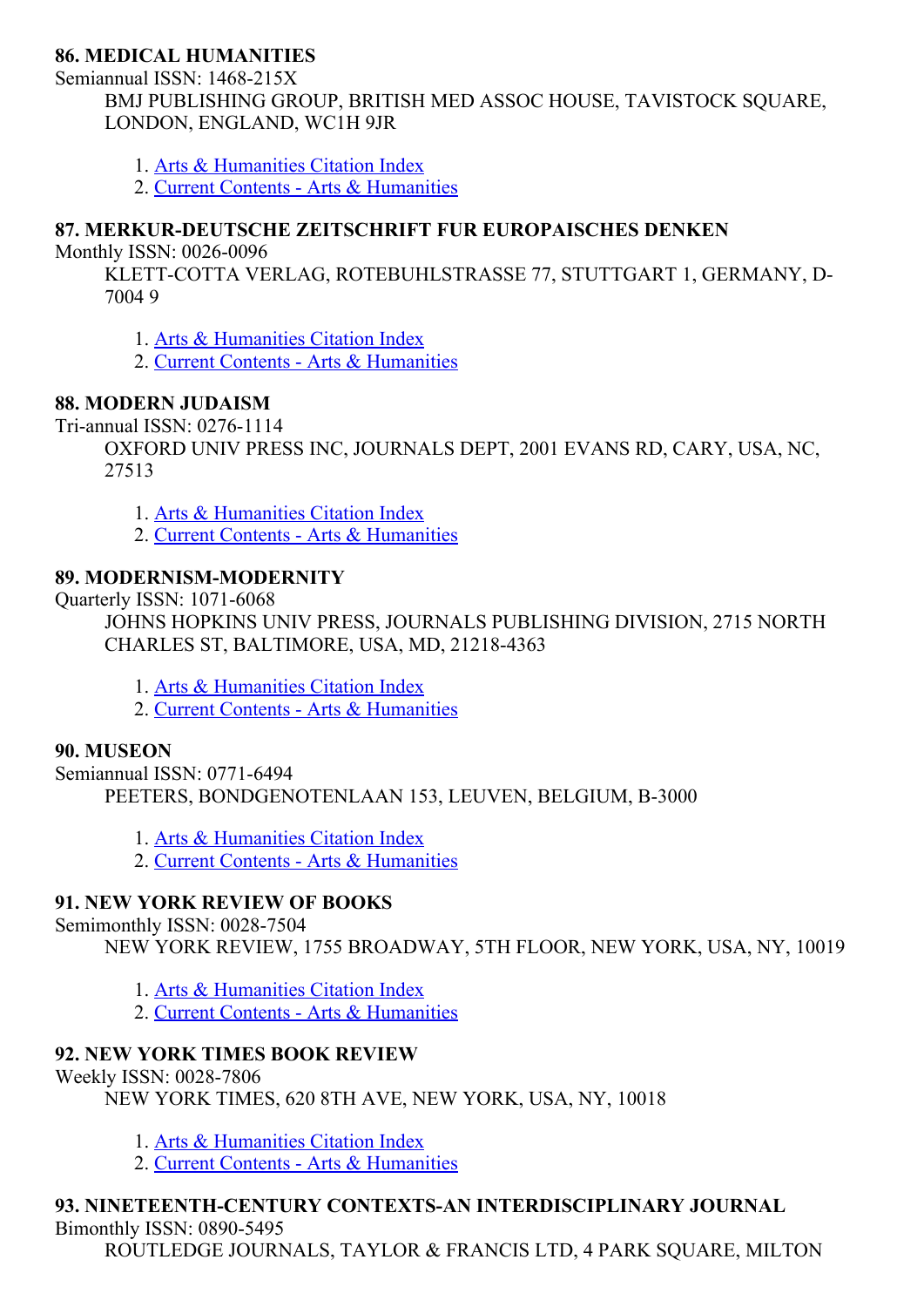## PARK, ABINGDON, ENGLAND, OXFORDSHIRE, OX14 4RN

- 1. Arts & [Humanities](http://thomsonreuters.com/arts-humanities-citation-index) Citation Index
- 2. Current Contents Arts & [Humanities](http://thomsonreuters.com/current-contents-connect)

#### 94. NWIG-NEW WEST INDIAN GUIDE-NIEUWE WEST-INDISCHE GIDS Semiannual ISSN: 1382-2373

KITLV PRESS, PO BOX 9515, LEIDEN, NETHERLANDS, 2300 RA

1. Social [Sciences](http://thomsonreuters.com/social-sciences-citation-index) Citation Index

- 2. Arts & [Humanities](http://thomsonreuters.com/arts-humanities-citation-index) Citation Index
- 3. Current Contents Social & [Behavioral](http://thomsonreuters.com/current-contents-connect/) Sciences
- 4. Current Contents Arts & [Humanities](http://thomsonreuters.com/current-contents-connect)

#### 95. OCTOBER

Quarterly ISSN: 0162-2870

MIT PRESS, ONE ROGERS ST, CAMBRIDGE, USA, MA, 02142-1209

1. Arts & [Humanities](http://thomsonreuters.com/arts-humanities-citation-index) Citation Index

2. Current Contents - Arts & [Humanities](http://thomsonreuters.com/current-contents-connect)

### 96. PAPERS OF THE BIBLIOGRAPHICAL SOCIETY OF AMERICA

Quarterly ISSN: 0006-128X

UNIV CHICAGO PRESS, 1427 E 60TH ST, CHICAGO, USA, IL, 60637-2954

1. Arts & [Humanities](http://thomsonreuters.com/arts-humanities-citation-index) Citation Index

2. Current Contents - Arts & [Humanities](http://thomsonreuters.com/current-contents-connect)

## 97. PAPERS OF THE BRITISH SCHOOL AT ROME

Annual ISSN: 0068-2462

CAMBRIDGE UNIV PRESS, EDINBURGH BLDG, SHAFTESBURY RD, CAMBRIDGE, ENGLAND, CB2 8RU

1. Arts & [Humanities](http://thomsonreuters.com/arts-humanities-citation-index) Citation Index

### 98. PATTERNS OF PREJUDICE

Bimonthly ISSN: 0031-322X ROUTLEDGE JOURNALS, TAYLOR & FRANCIS LTD, 4 PARK SQUARE, MILTON PARK, ABINGDON, ENGLAND, OXFORDSHIRE, OX14 4RN

- 1. Social [Sciences](http://thomsonreuters.com/social-sciences-citation-index) Citation Index
- 2. Arts & [Humanities](http://thomsonreuters.com/arts-humanities-citation-index) Citation Index
- 3. Current Contents Social & [Behavioral](http://thomsonreuters.com/current-contents-connect/) Sciences
- 4. Current Contents Arts & [Humanities](http://thomsonreuters.com/current-contents-connect)

### 99. PORTUGUESE STUDIES

Semiannual ISSN: 0267-5315

MODERN HUMANITIES RESEARCH ASSOCIATION, 1 CARLTON HOUSE TERRACE, LONDON, ENGLAND, SW1Y 5AF

- 1. Arts & [Humanities](http://thomsonreuters.com/arts-humanities-citation-index) Citation Index
- 2. Current Contents Arts & [Humanities](http://thomsonreuters.com/current-contents-connect)

# 100. POSTMODERN CULTURE

Tri-annual ISSN: 1053-1920 JOHNS HOPKINS UNIV PRESS, JOURNALS PUBLISHING DIVISION, 2715 NORTH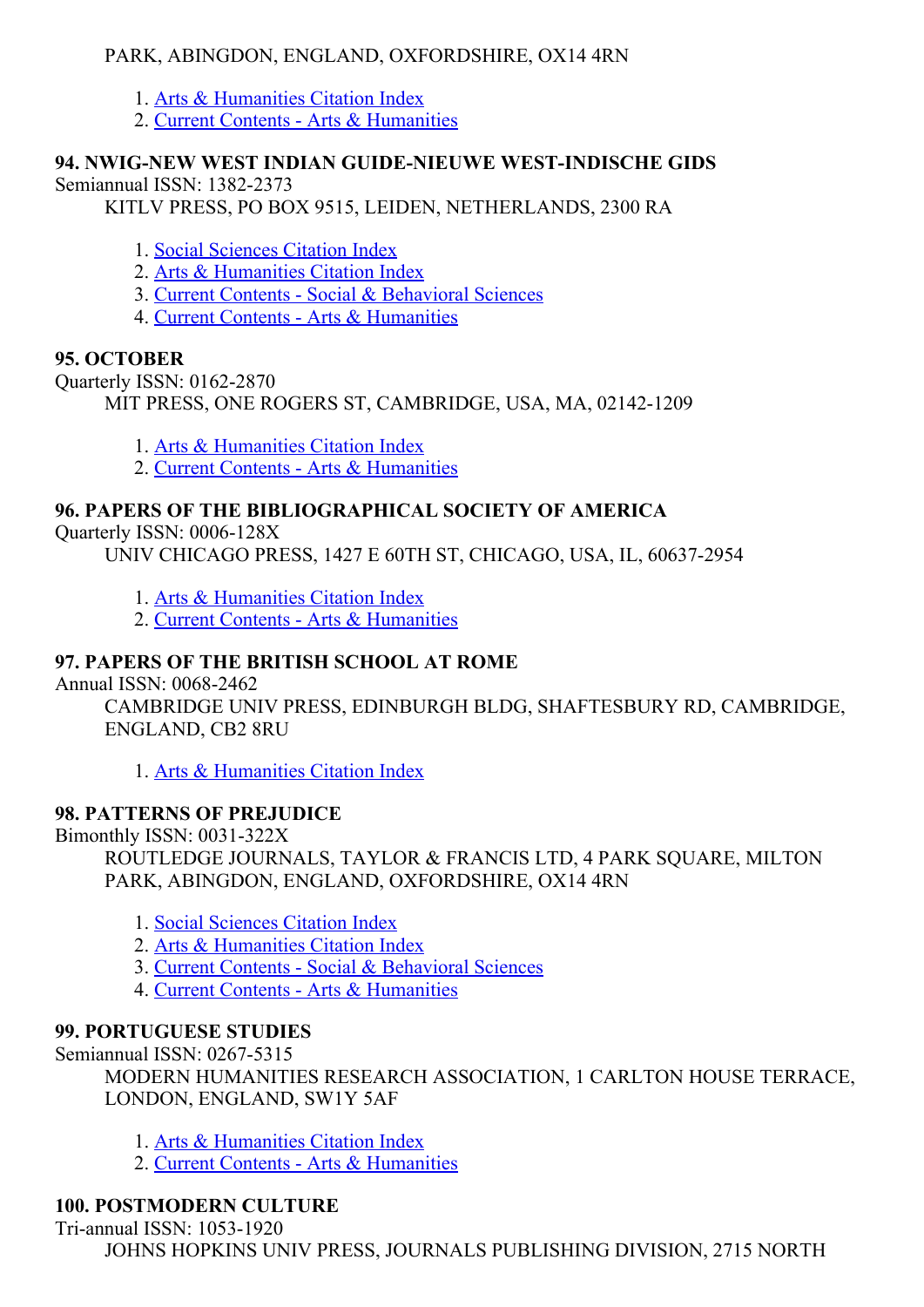### CHARLES ST, BALTIMORE, USA, MD, 21218-4363

- 1. Arts & [Humanities](http://thomsonreuters.com/arts-humanities-citation-index) Citation Index
- 2. Current Contents Arts & [Humanities](http://thomsonreuters.com/current-contents-connect)

# 101. PROCEEDINGS OF THE AMERICAN PHILOSOPHICAL SOCIETY

Quarterly ISSN: 0003-049X

AMER PHILOSOPHICAL SOC, 104 SOUTH FIFTH ST, PHILADELPHIA, USA, PA, 19106 3387

- 1. Arts & [Humanities](http://thomsonreuters.com/arts-humanities-citation-index) Citation Index
- 2. Current Contents Arts & [Humanities](http://thomsonreuters.com/current-contents-connect)

# 102. PROCEEDINGS OF THE ROYAL IRISH ACADEMY SECTION CARCHAEOLOGY CELTIC STUDIES HISTORY LINGUISTICS LITERATURE

Annual ISSN: 0035-8991

ROYAL IRISH ACAD, 19 DAWSON STREET, DUBLIN, IRELAND, 2

1. Arts & [Humanities](http://thomsonreuters.com/arts-humanities-citation-index) Citation Index

### 103. PROTEUS

Monthly ISSN: 0889-6348

SHIPPENSBURG UNIV PENNSYLVANIA, 1871 OLD MAIN DR, SHIPPENSBURG, USA, PA, 17257-2299

1. Arts & [Humanities](http://thomsonreuters.com/arts-humanities-citation-index) Citation Index

2. Current Contents - Arts & [Humanities](http://thomsonreuters.com/current-contents-connect)

# 104. PSYCHOLOGY OF AESTHETICS CREATIVITY AND THE ARTS

Ouarterly ISSN: 1931-3896

EDUCATIONAL PUBLISHING FOUNDATION-AMERICAN PSYCHOLOGICAL ASSOC, 750 FIRST ST, NE, WASHINGTON, USA, DC, 20002-4242

- 1. Social [Sciences](http://thomsonreuters.com/social-sciences-citation-index) Citation Index
- 2. Arts & [Humanities](http://thomsonreuters.com/arts-humanities-citation-index) Citation Index
- 3. Current Contents Social & [Behavioral](http://thomsonreuters.com/current-contents-connect/) Sciences

# 105. REVISTA DE OCCIDENTE

Monthly ISSN: 0034-8635

FUNDACION JOSE ORTEGA Y GASSET, REVISTA DE OCCIDENTE FORTUNY 53, MADRID, SPAIN, 28010

1. Arts & [Humanities](http://thomsonreuters.com/arts-humanities-citation-index) Citation Index

2. Current Contents - Arts & [Humanities](http://thomsonreuters.com/current-contents-connect)

### 106. REVUE DES ETUDES JUIVES

Semiannual ISSN: 0484-8616

EDITIONS PEETERS SPRL, 52 BOULEVARD SAINT-MICHEL, PARIS, FRANCE, 75006

- 1. Arts & [Humanities](http://thomsonreuters.com/arts-humanities-citation-index) Citation Index
- 2. Current Contents Arts & [Humanities](http://thomsonreuters.com/current-contents-connect)

# 107. REVUE FRANCAISE D ETUDES AMERICAINES

Quarterly ISSN: 0397-7870

ASSOC FRANCAISE ETUDES AMER, 8 RUE FEROU, PARIS, FRANCE, 75278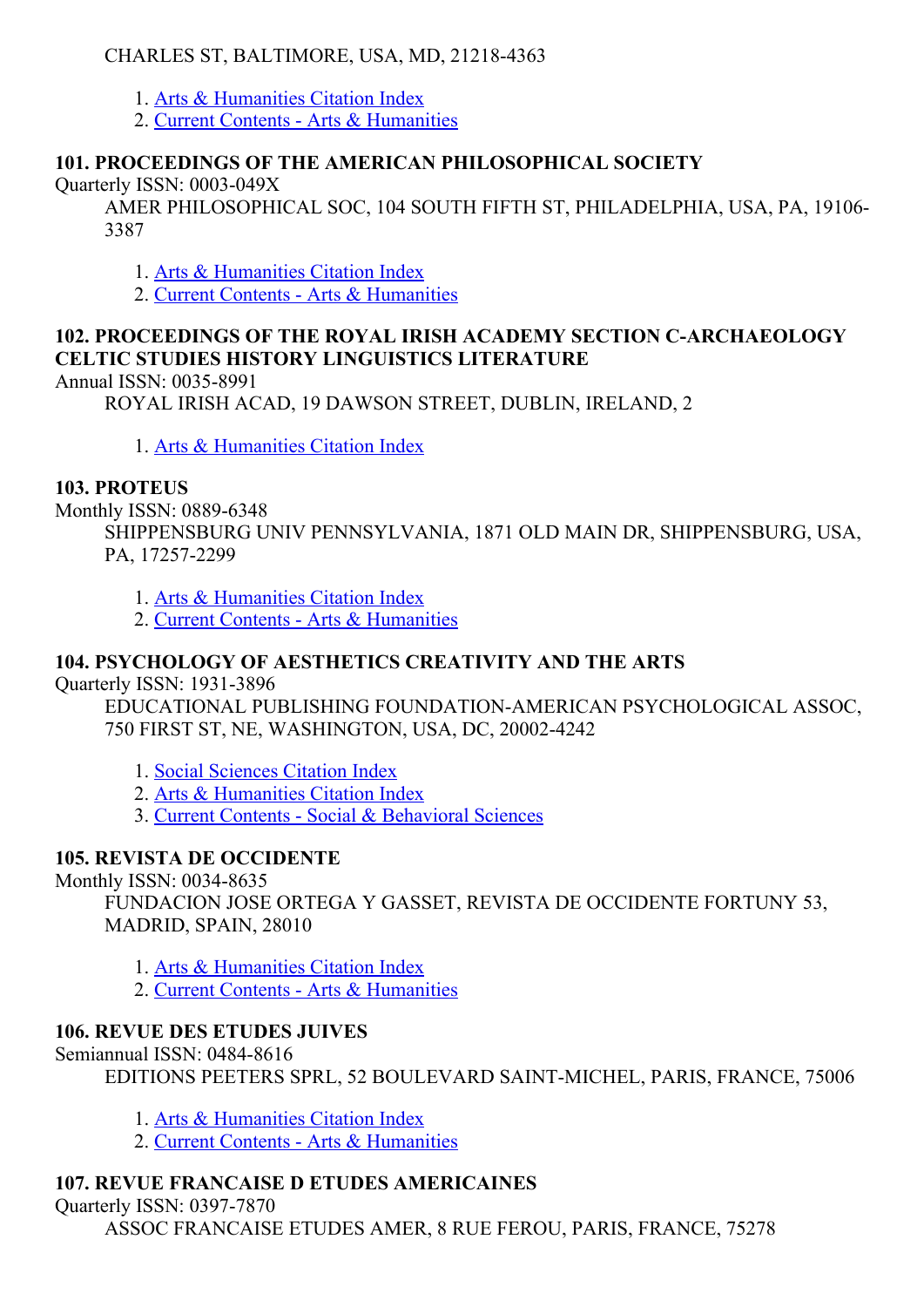- 1. Arts & [Humanities](http://thomsonreuters.com/arts-humanities-citation-index) Citation Index
- 2. Current Contents Arts & [Humanities](http://thomsonreuters.com/current-contents-connect)

# 108. ROMANI STUDIES

Semiannual ISSN: 1528-0748

LIVERPOOL UNIV PRESS, 4 CAMBRIDGE ST, LIVERPOOL, ENGLAND, L69 7ZU

- 1. Social [Sciences](http://thomsonreuters.com/social-sciences-citation-index) Citation Index
- 2. Arts & [Humanities](http://thomsonreuters.com/arts-humanities-citation-index) Citation Index
- 3. Current Contents Social & [Behavioral](http://thomsonreuters.com/current-contents-connect/) Sciences
- 4. Current Contents Arts & [Humanities](http://thomsonreuters.com/current-contents-connect)

# 109. SCANDINAVIAN STUDIES

Ouarterly ISSN: 0036-5637

SOC ADVANCEMENT SCAND STUD, UNIV OREGON DEPT GERMANIC LANG & LIT, EUGENE, USA, OR, 97403

- 1. Arts & [Humanities](http://thomsonreuters.com/arts-humanities-citation-index) Citation Index
- 2. Current Contents Arts & [Humanities](http://thomsonreuters.com/current-contents-connect)

# 110. SEMIOTICA

Bimonthly ISSN: 0037-1998

WALTER DE GRUYTER GMBH, GENTHINER STRASSE 13, BERLIN, GERMANY, D-10785

1. Arts & [Humanities](http://thomsonreuters.com/arts-humanities-citation-index) Citation Index

2. Current Contents - Arts & [Humanities](http://thomsonreuters.com/current-contents-connect)

### 111. SENSES & SOCIETY

Tri-annual ISSN: 1745-8927

ROUTLEDGE JOURNALS, TAYLOR & FRANCIS LTD, 4 PARK SQUARE, MILTON PARK, ABINGDON, ENGLAND, OXFORDSHIRE, OX14 4RN

- 1. Arts & [Humanities](http://thomsonreuters.com/arts-humanities-citation-index) Citation Index
- 2. Current Contents Arts & [Humanities](http://thomsonreuters.com/current-contents-connect)

# 112. SEVENTEENTH-CENTURY FRENCH STUDIES

Semiannual ISSN: 0265-1068

MANEY PUBLISHING, STE 1C, JOSEPHS WELL, HANOVER WALK, LEEDS, ENGLAND, W YORKS, LS3 1AB

1. Arts & [Humanities](http://thomsonreuters.com/arts-humanities-citation-index) Citation Index

# 113. SIGN SYSTEMS STUDIES

Quarterly ISSN: 1406-4243

TARTU UNIV PRESS, W STRUVE 1, TARTU, ESTONIA, 50091

1. Arts & [Humanities](http://thomsonreuters.com/arts-humanities-citation-index) Citation Index

2. Current Contents - Arts & [Humanities](http://thomsonreuters.com/current-contents-connect)

# 114. SIGNAREVISTA DE LA ASOCIACION ESPANOLA DE SEMIOTICA

Annual ISSN: 1133-3634

UNIV NACIONAL EDUCACION DISTANCIA, PO SENDA REY,BRAVO MURILLO 38, MADRID, SPAIN, 7-28040

1. Arts & [Humanities](http://thomsonreuters.com/arts-humanities-citation-index) Citation Index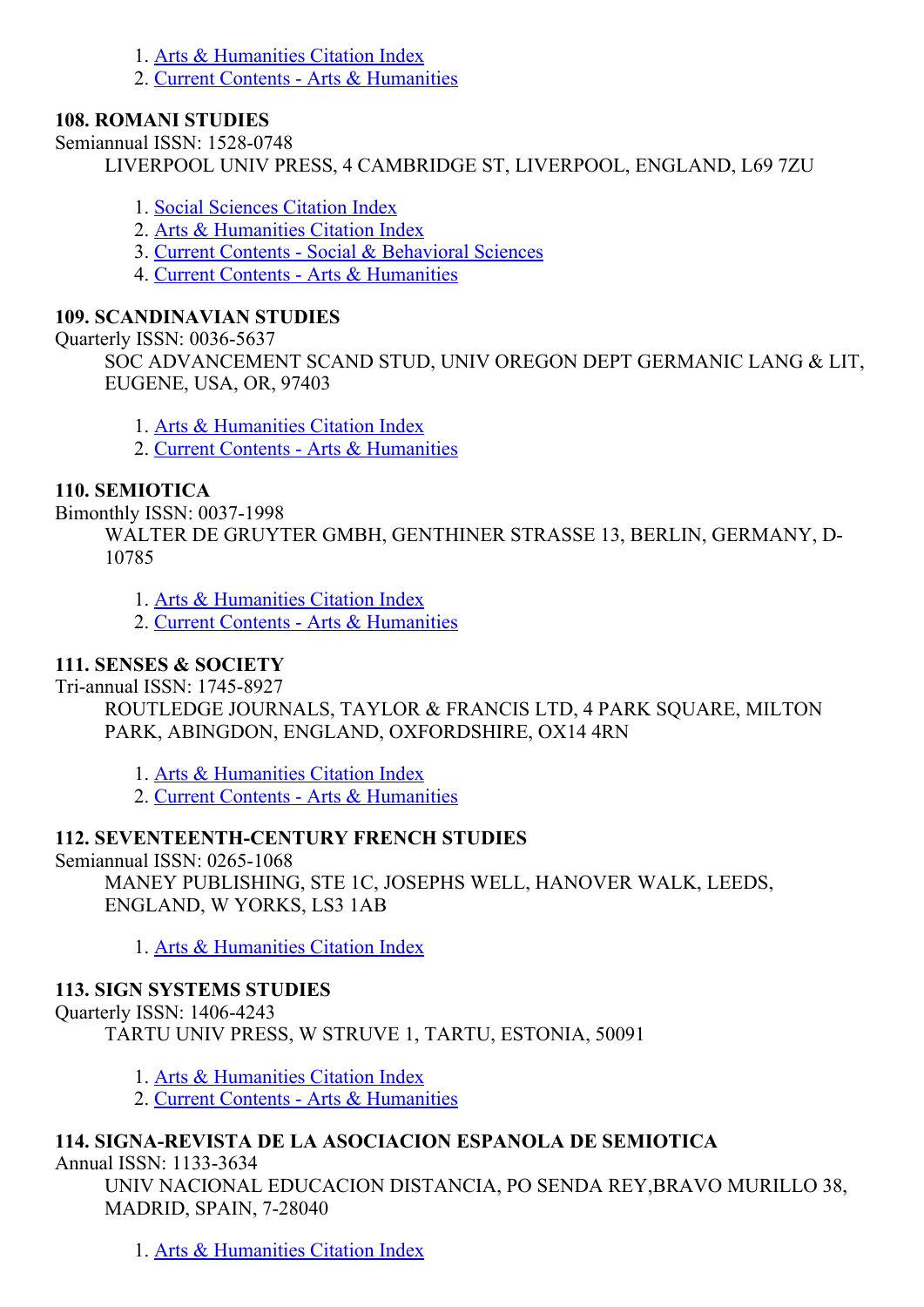#### 115. SLAVIC REVIEW

Ouarterly ISSN: 0037-6779

UNIV ILLINOIS, URBANA-CHAMPAIGN, 1207 W OREGON ST, URBANA, USA, IL, 618013716

- 1. Social [Sciences](http://thomsonreuters.com/social-sciences-citation-index) Citation Index
- 2. Arts & [Humanities](http://thomsonreuters.com/arts-humanities-citation-index) Citation Index
- 3. Current Contents Social & [Behavioral](http://thomsonreuters.com/current-contents-connect/) Sciences
- 4. Current Contents Arts & [Humanities](http://thomsonreuters.com/current-contents-connect)

#### 116. SLAVONIC AND EAST EUROPEAN REVIEW

Quarterly ISSN: 0037-6795

MODERN HUMANITIES RESEARCH ASSOCIATION, 1 CARLTON HOUSE TERRACE, LONDON, ENGLAND, SW1Y 5AF

- 1. Arts & [Humanities](http://thomsonreuters.com/arts-humanities-citation-index) Citation Index
- 2. Current Contents Arts & [Humanities](http://thomsonreuters.com/current-contents-connect)

#### 117. SLOVO

Semiannual ISSN: 0954-6839

UNIV COLLEGE LONDON, SCHOOL SLAVONIC & EAST EUROPEAN STUDIES, GOWER STREET, LONDONE, ENGLAND, WCIE 6BT

1. Arts & [Humanities](http://thomsonreuters.com/arts-humanities-citation-index) Citation Index

#### 118. SOCIAL SEMIOTICS

Bimonthly ISSN: 1035-0330

ROUTLEDGE JOURNALS, TAYLOR & FRANCIS LTD, 4 PARK SQUARE, MILTON PARK, ABINGDON, ENGLAND, OXFORDSHIRE, OX14 4RN

- 1. Social [Sciences](http://thomsonreuters.com/social-sciences-citation-index) Citation Index
- 2. Arts & [Humanities](http://thomsonreuters.com/arts-humanities-citation-index) Citation Index
- 3. Current Contents Social & [Behavioral](http://thomsonreuters.com/current-contents-connect/) Sciences
- 4. Current Contents Arts & [Humanities](http://thomsonreuters.com/current-contents-connect)

#### 119. SOCIETES

Quarterly ISSN: 0765-3697

DE BOECK UNIVERSITE, FOND JEAN-PAQUES 4,, LOUVAIN-LA-NEUVE, BELGIUM, B1348

- 1. Arts & [Humanities](http://thomsonreuters.com/arts-humanities-citation-index) Citation Index
- 2. Current Contents Arts & [Humanities](http://thomsonreuters.com/current-contents-connect)

### 120. SOUNDINGS

Ouarterly ISSN: 0038-1861

PENN STATE UNIV PRESS, 820 NORTH UNIV DRIVE, U S B 1, STE C, UNIVERSITY PK, USA, PA, 16802

- 1. Arts & [Humanities](http://thomsonreuters.com/arts-humanities-citation-index) Citation Index
- 2. Current Contents Arts & [Humanities](http://thomsonreuters.com/current-contents-connect)

#### 121. SOUTH CENTRAL REVIEW

Tri-annual ISSN: 0743-6831

JOHNS HOPKINS UNIV PRESS, JOURNALS PUBLISHING DIVISION, 2715 NORTH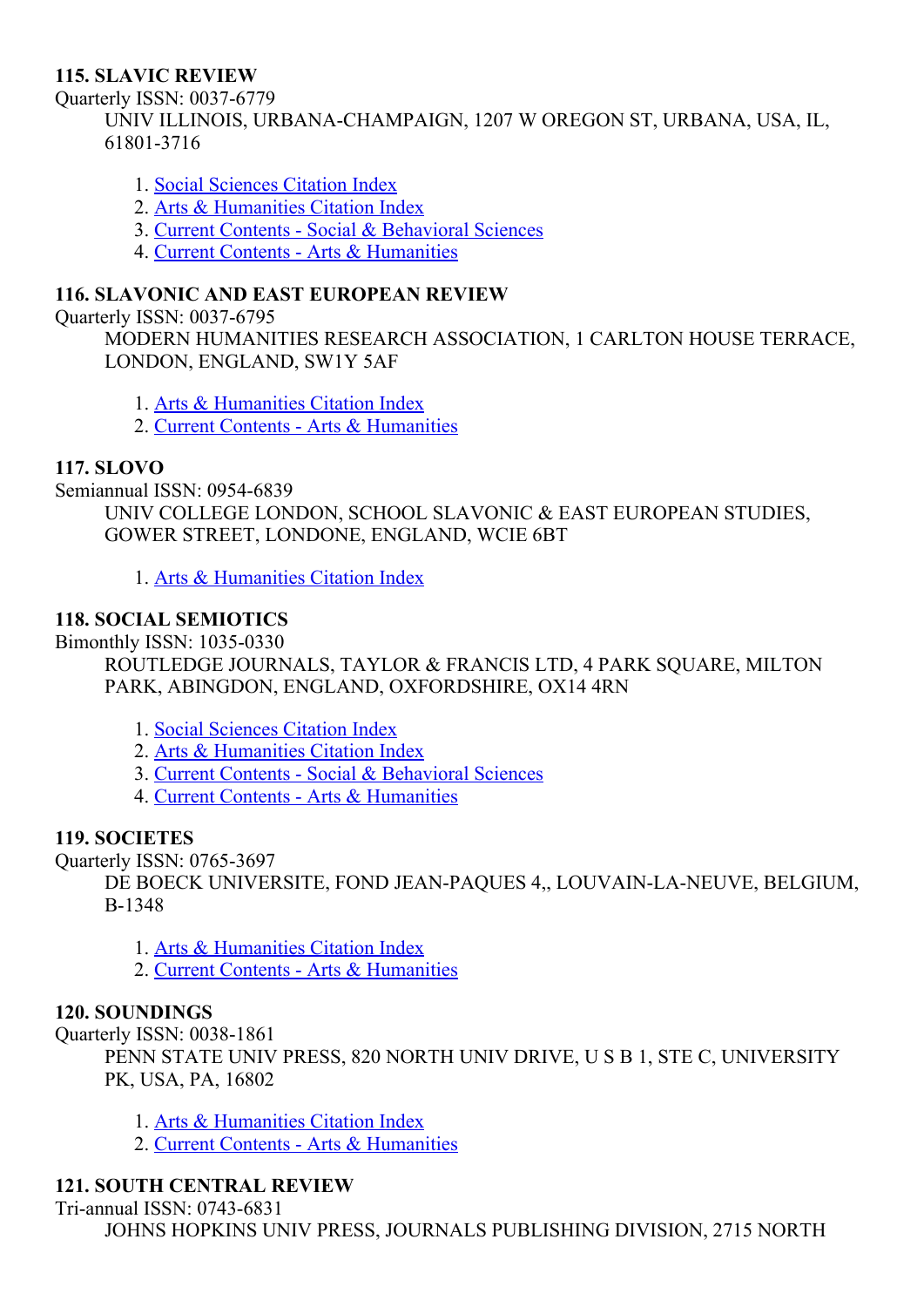## CHARLES ST, BALTIMORE, USA, MD, 21218-4363

- 1. Arts & [Humanities](http://thomsonreuters.com/arts-humanities-citation-index) Citation Index
- 2. Current Contents Arts & [Humanities](http://thomsonreuters.com/current-contents-connect)

# 122. SOUTHERN AFRICAN HUMANITIES

Annual ISSN: 1681-5564

NATAL MUSEUM, PRIVATE BAG 9070, PIETERMARITZBURG, SOUTH AFRICA, 9070

1. Arts & [Humanities](http://thomsonreuters.com/arts-humanities-citation-index) Citation Index

# 123. STUDI PIEMONTESI

Semiannual ISSN: 0392-7261 CENT STUD PIEMONTESI, VIA OTTAVIO REVEL 15, TURIN, ITALY, 10121

1. Arts & [Humanities](http://thomsonreuters.com/arts-humanities-citation-index) Citation Index

2. Current Contents - Arts & [Humanities](http://thomsonreuters.com/current-contents-connect)

# 124. STUDI SECENTESCHI

Annual ISSN: 0081-6248

CASA EDITRICE LEO S OLSCHKI, VIUZZO DEL POZZETTO, 8, FLORENCE, ITALY, I-50126

- 1. Arts & [Humanities](http://thomsonreuters.com/arts-humanities-citation-index) Citation Index
- 2. Current Contents Arts & [Humanities](http://thomsonreuters.com/current-contents-connect)

# 125. STUDIA ROSENTHALIANA

Semiannual ISSN: 0039-3347

PEETERS, BONDGENOTENLAAN 153, LEUVEN, BELGIUM, B-3000

- 1. Arts & [Humanities](http://thomsonreuters.com/arts-humanities-citation-index) Citation Index
- 2. Current Contents Arts & [Humanities](http://thomsonreuters.com/current-contents-connect)

# 126. STUDIES IN LATIN AMERICAN POPULAR CULTURE

Annual ISSN: 0730-9139

UNIV TEXAS PRESS, JOURNAL DIV, 2100 COMAL, AUSTIN, USA, TX, 78722

- 1. Arts & [Humanities](http://thomsonreuters.com/arts-humanities-citation-index) Citation Index
- 2. Current Contents Arts & [Humanities](http://thomsonreuters.com/current-contents-connect)

# 127. TEXT AND PERFORMANCE QUARTERLY

Ouarterly ISSN: 1046-2937

ROUTLEDGE JOURNALS, TAYLOR & FRANCIS LTD, 4 PARK SOUARE, MILTON PARK, ABINGDON, ENGLAND, OXFORDSHIRE, OX14 4RN

1. Arts & [Humanities](http://thomsonreuters.com/arts-humanities-citation-index) Citation Index

# 128. TEXTILE HISTORY

Semiannual ISSN:  $0040-4969$ 

MANEY PUBLISHING, STE 1C, JOSEPHS WELL, HANOVER WALK, LEEDS, ENGLAND, W YORKS, LS3 1AB

1. Arts & [Humanities](http://thomsonreuters.com/arts-humanities-citation-index) Citation Index

2. Current Contents - Arts & [Humanities](http://thomsonreuters.com/current-contents-connect)

# 129. TEXTILE-THE JOURNAL OF CLOTH & CULTURE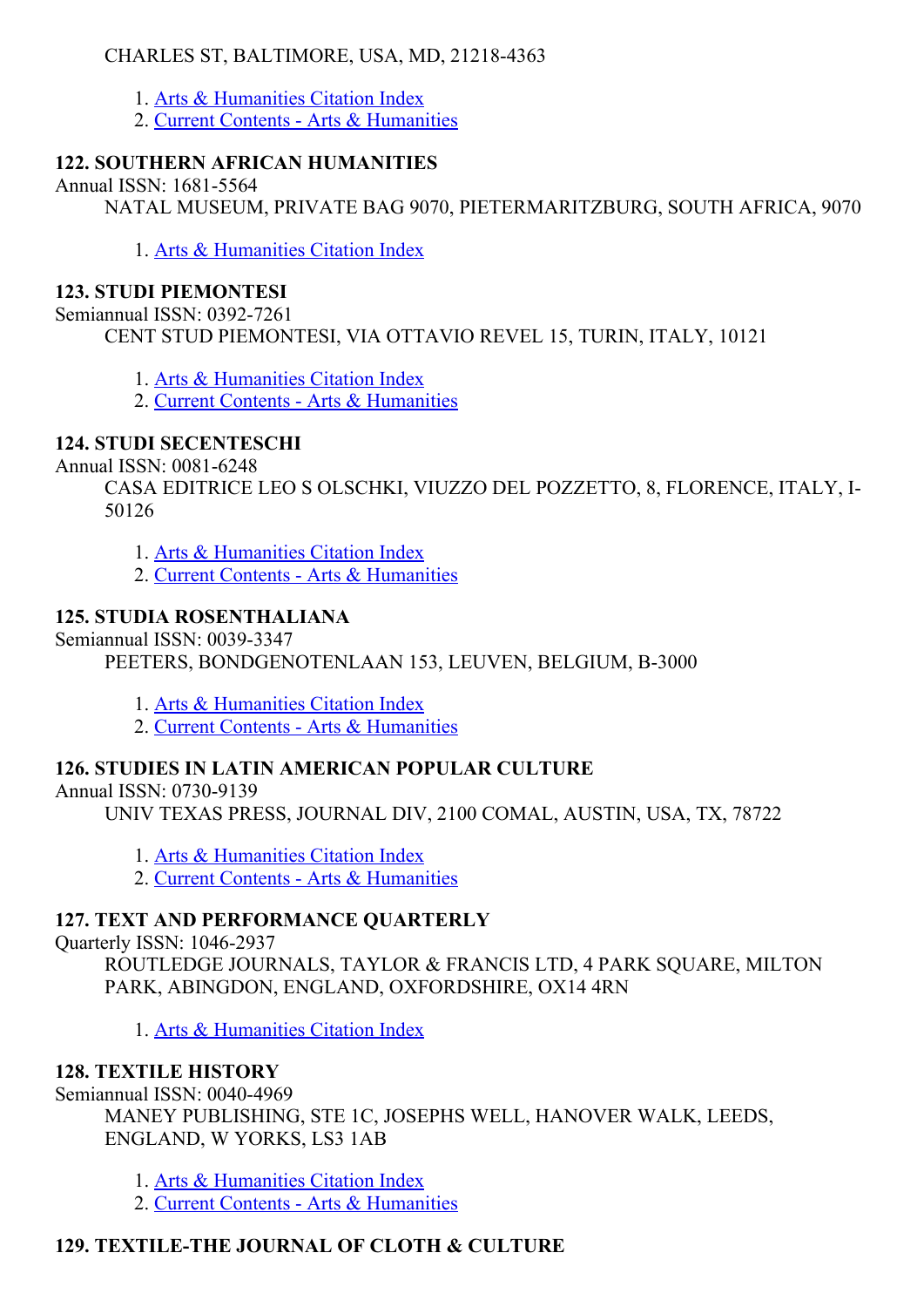Tri-annual ISSN: 1475-9756

ROUTLEDGE JOURNALS, TAYLOR & FRANCIS LTD, 4 PARK SOUARE, MILTON PARK, ABINGDON, ENGLAND, OXFORDSHIRE, OX14 4RN

1. Arts & [Humanities](http://thomsonreuters.com/arts-humanities-citation-index) Citation Index

2. Current Contents - Arts & [Humanities](http://thomsonreuters.com/current-contents-connect)

## 130. TLS-THE TIMES LITERARY SUPPLEMENT

Weekly ISSN:  $0307-661X$ 

TIMES SUPPLEMENTS LIMITED, TOWER HOUSE, SOVEREIGN PARK, MARKET HARBOROUGH, ENGLAND, LE87 4JJ

1. Arts & [Humanities](http://thomsonreuters.com/arts-humanities-citation-index) Citation Index

2. Current Contents - Arts & [Humanities](http://thomsonreuters.com/current-contents-connect)

### 131. TRAMESJOURNAL OF THE HUMANITIES AND SOCIAL SCIENCES

Quarterly ISSN: 1406-0922

ESTONIAN ACADEMY PUBLISHERS, 6 KOHTU, TALLINN, ESTONIA, 10130

1. Social [Sciences](http://thomsonreuters.com/social-sciences-citation-index) Citation Index

2. Arts & [Humanities](http://thomsonreuters.com/arts-humanities-citation-index) Citation Index

#### 132. TRANSACTIONS OF THE AMERICAN PHILOSOPHICAL SOCIETY

Bimonthly ISSN: 0065-9746

AMER PHILOSOPHICAL SOC, 104 SOUTH FIFTH ST, PHILADELPHIA, USA, PA, 19106 3387

1. Arts & [Humanities](http://thomsonreuters.com/arts-humanities-citation-index) Citation Index

2. Current Contents Arts & [Humanities](http://thomsonreuters.com/current-contents-connect)

3. [Zoological](http://thomsonreuters.com/zoological-record) Record

### 133. UNIVERSITY OF TORONTO QUARTERLY

Ouarterly ISSN: 0042-0247

UNIV TORONTO PRESS INC, JOURNALS DIVISION, 5201 DUFFERIN ST, DOWNSVIEW, TORONTO, CANADA, ON, M3H 5T8

1. Arts & [Humanities](http://thomsonreuters.com/arts-humanities-citation-index) Citation Index

2. Current Contents - Arts & [Humanities](http://thomsonreuters.com/current-contents-connect)

### 134. UTOPIAN STUDIES

#### Semiannual ISSN: 1045-991X

PENN STATE UNIV PRESS, 820 NORTH UNIV DRIVE, U S B 1, STE C, UNIVERSITY PK, USA, PA, 16802

1. Arts & [Humanities](http://thomsonreuters.com/arts-humanities-citation-index) Citation Index

2. Current Contents - Arts & [Humanities](http://thomsonreuters.com/current-contents-connect)

### 135. VICTORIAN PERIODICALS REVIEW

Quarterly ISSN: 0709-4698

JOHNS HOPKINS UNIV PRESS, JOURNALS PUBLISHING DIVISION, 2715 NORTH CHARLES ST, BALTIMORE, USA, MD, 21218-4363

1. Arts & [Humanities](http://thomsonreuters.com/arts-humanities-citation-index) Citation Index

136. VICTORIAN STUDIES

Quarterly ISSN: 0042-5222